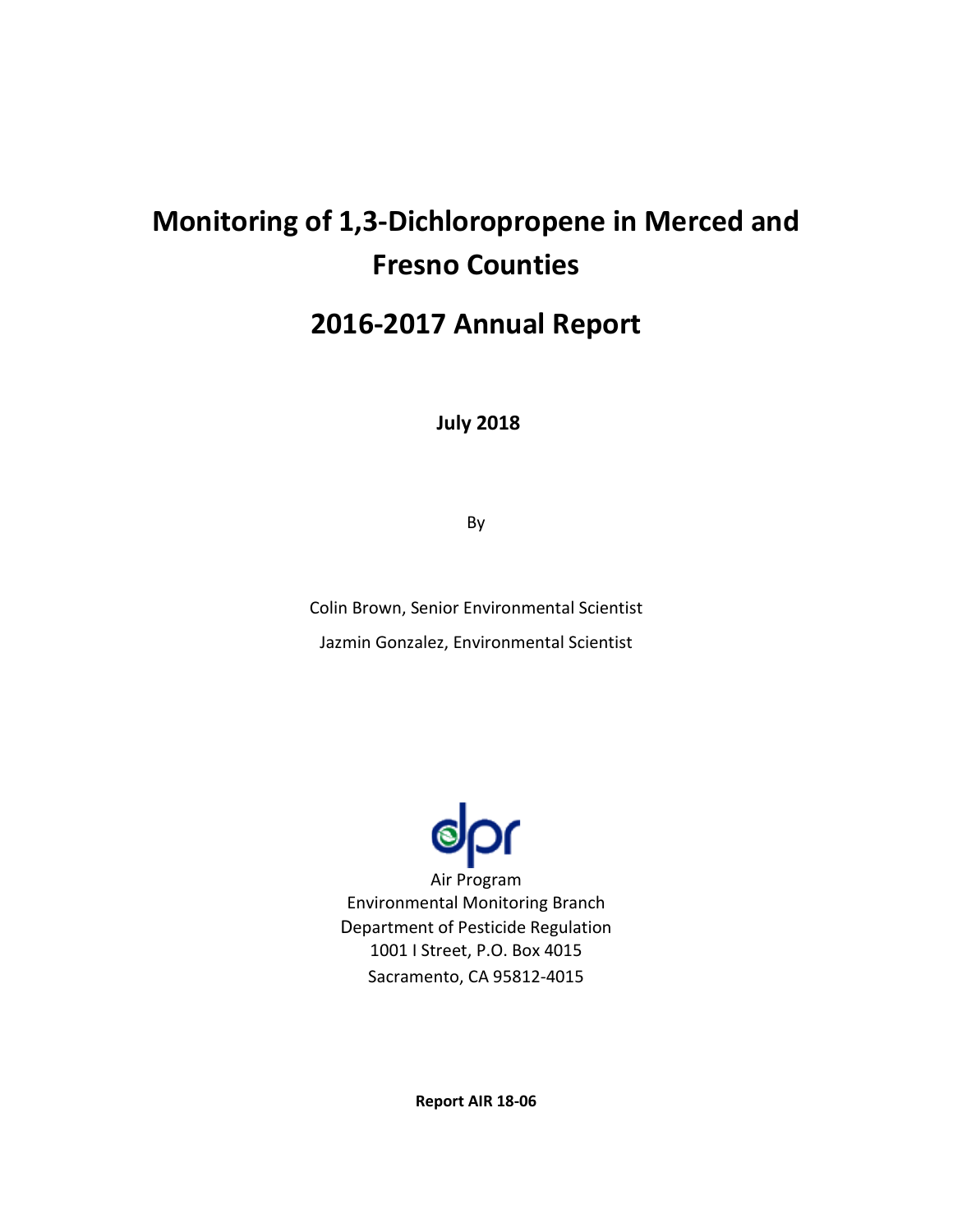#### **Summary**

Department of Pesticide Regulation (DPR) staff collected weekly 24-h air samples for the purpose of measuring ambient concentrations of 1,3-dichloropropene (1,3-D) in the high-use regions of Merced and Fresno counties over a period of 13 months from the beginning of December 2016 to the end of December 2017. Monitoring sites in each region were located in communities characterized by relatively high levels of historical 1,3-D use and that were not currently included in other monitoring studies being conducted by DPR or the California Air Resources Board (ARB). The monitoring site in the city of Delhi, located in Merced County, was characterized by a high percentage of detections with air concentrations falling below regulatory targets for acute, subchronic, chronic, and lifetime exposure. The monitoring site outside of Parlier, in Fresno County, was characterized by a high proportion of detections. Measured air concentrations at Parlier did not exceed human health screening levels for acute, subchronic, or chronic exposures. An annual concentration of 0.62 ppb was measured at the Parlier sampling site, a one-year average concentration that, were it to continue for 70 years, would exceed DPR's regulatory target of 0.56 ppb for the mitigation of lifetime cancer risk. Monitoring at both sampling sites will continue at least to the end of 2018.

#### **1. Background**

1,3-Dichloropropene, also known as 1,3-D or Telone®, is a widely-used pre-plant fumigant in California agriculture, used primarily for its nematicidal properties. 1,3-D, a highly volatile liquid, is typically applied to the soil through shank injection or chemigation as a roughly equal mixture of *cis-* and *trans-* isomers at a maximum rate of 332 lbs per acre (DPR 2017a). Once applied to the soil, 1,3-D quickly volatilizes and redissolves into an aqueous film surrounding soil particles. Some proportion of 1,3-D that is not re-dissolved, degraded, or otherwise contained in the soil column (possibly by use of mitigation measures such as surface tarpaulins) will then emit into the atmosphere.

1,3-D is listed as a known human carcinogen under California's Proposition 65 (OEHHA 2017) and as a "likely" human carcinogen by the United States Environmental Protection Agency (US EPA 2008). Use of 1,3-D in California is restricted by usage caps on the basis of discrete 6x6 mile areas known as 'townships' as a method of mitigating the cancer risk associated with long-term inhalation exposure (DPR 2015). The California Department of Pesticide Regulation (DPR) periodically reevaluates the human health risks associated with 1,3-D to determine regulatory targets for ambient air concentration, which were updated most recently in 2016 (DPR 2016). Those regulatory targets are used to develop usage caps, which are then included in a revised set of 1,3-D permit conditions. Usage caps from 1,3-D are quantified in terms of 'adjusted total pounds' (ATP), which weights 1,3-D applications by method type, location, and season.

The most recent revision of 1,3-D application permit conditions became effective January 2017 (DPR 2017b). The change followed the development of updated reference concentrations for acute, subchronic, chronic, and lifetime exposures (DPR 2015). An analysis of past 1,3-D monitoring data (Tao 2016), as well as computer modeling (Barry and Kwok 2016), was used to estimate a township cap that would maintain mean lifetime (70-year) ambient air concentrations below the 0.56 parts per billion by volume (ppb) regulatory target. The resulting permit conditions established a 1,3-D township cap of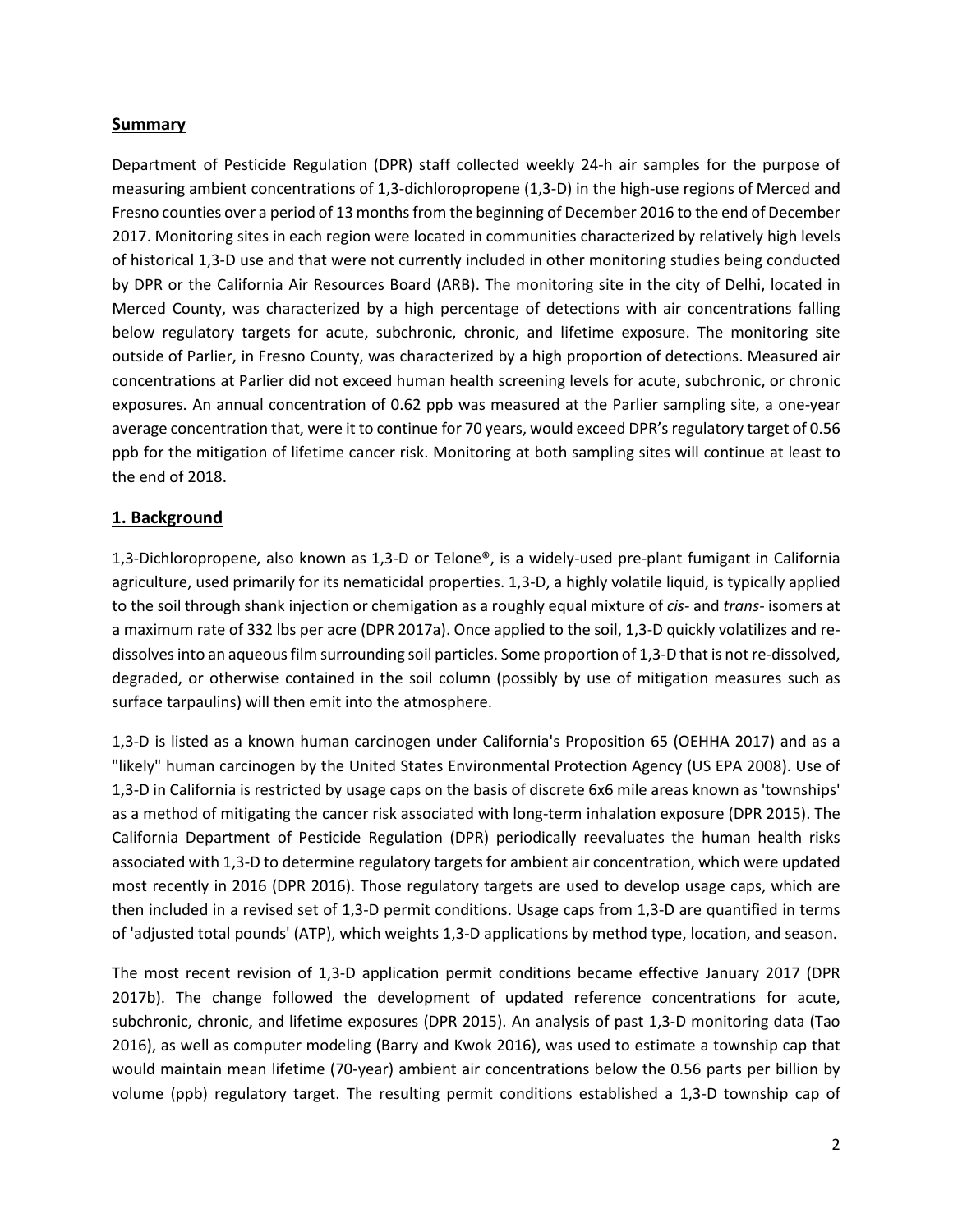136,000 lbs ATP per township per year while eliminating the previous practice of township banking whereby usage caps could be exceeded in townships where use in prior years had fallen below the cap. Additionally, the new permit conditions disallowed applications in December, which monitoring data had shown to consistently impact ambient air quality to a greater degree than applications occurring during other months of the year for reasons that are not well-understood.

While the California Air Resources Board (ARB) and DPR perform additional air monitoring for volatile pesticides throughout the state, those studies are designed to capture a broad selection of pesticides rather than any specific active ingredient. As a result, monitoring in the San Joaquin Valley does not always include communities associated with the greatest 1,3-D use. Monitoring is an important component of the continuous evaluation that DPR must perform to ensure the effectiveness of regulation, and monitoring in high-use communities is one of the most direct ways to evaluate whether regulatory targets are being met.

In this study, we performed ambient air monitoring of 1,3-D in the communities of Delhi and Parlier for a period of 13 months, from November 30, 2016 to December 31, 2017. Sampling involved the collection of one 24-h air sample from each monitoring location on a random day of the week during each week of the 13-month period. The primary objectives of the study were to collect monitoring data for the purpose of assessing ambient 1,3-D concentrations in regions of high use; to compare those measured air concentrations to subchronic, chronic, and lifetime human health screening levels; to evaluate the effectiveness of the township use restriction on chronic ambient concentrations; and to evaluate the effectiveness of a December ban in mitigating high subchronic ambient concentrations.

# **2. Communities and Monitoring Site Locations**

Air monitoring was performed in communities of high use located within the high-use regions of Merced and Fresno counties. The highest-use communities (based on historical use data) within each region were prioritized wherever possible, contingent on the availability of adequate air monitoring sites and the permission of site stewards. Additional consideration was given to the location of monitoring sites within each community and its position relative to the prevailing winds and nearby fields with historical 1,3-D usage. Brown (2016) provides a detailed description of the site selection process for this study.

#### **2.1 Delhi**

Delhi is a small (3.5 mi<sup>2</sup>) city located in Merced County (Figure 1). Delhi is surrounded by agricultural lands where major crops include sweet potatoes, almonds, and grapes. Delhi ranked 16<sup>th</sup> for statewide 1,3-D use and  $3^{rd}$  for 1,3-D use in Merced County according to the prioritization scheme used in this study. Historic use typically occurred in two peaks, one occurring from March-April and a second peak occurring November-December. The monitoring site in Delhi is located in the interior of the city approximately 1 mile downwind of the community boundary. The monitoring site is housed on property leased from a local utility and is located adjacent to Schendel Elementary School.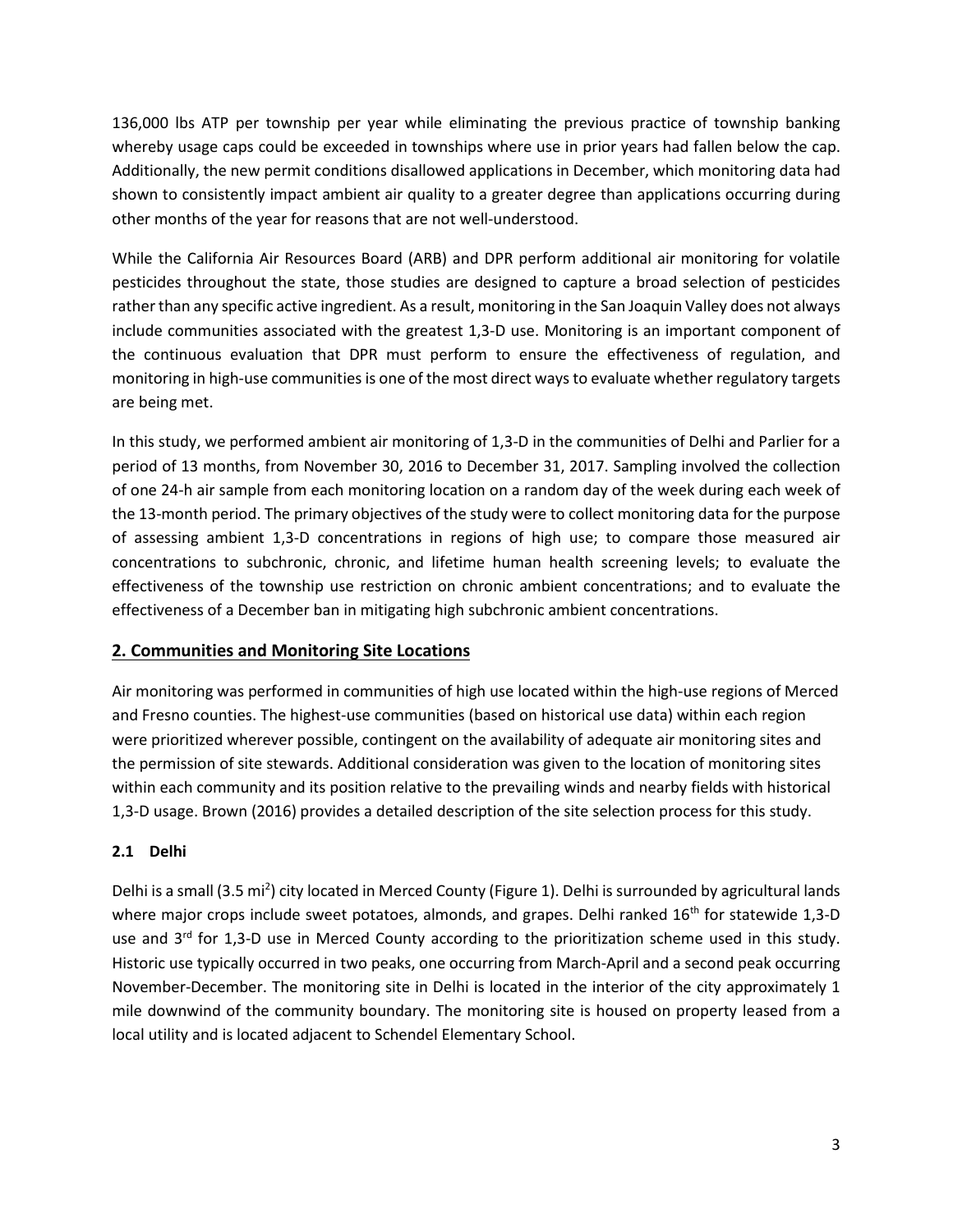#### **2.2 Parlier**

Parlier is a small (2.2 mi<sup>2</sup>) city located in Fresno County (Figure 1). The city ranked 36<sup>th</sup> for statewide 1,3-D use and  $13<sup>th</sup>$  for 1,3-D use in the region of Fresno County according to the prioritization scheme used in this study. Parlier is located in an agricultural region where major crops include permanent crops such as peaches, nectarines, grapes, and almonds. Historically, 1,3-D use peaks twice throughout the year, once in February and again in August-December. The monitoring site at Parlier is located at the eastern margin of Parlier on property of the Kearney Agricultural Research and Extension Center, an agricultural research facility operated by the University of California.



**Figure 1.** Location of communities selected for 1,3-D monitoring (left) and placement of monitoring locations within the communities of Delhi and Parlier (right).

#### **3. Methods**

#### **3.1 Air sampling locations**

Monitoring stations were located in secure, relatively flat, open areas with a 3 foot horizontal and vertical clearance between the sample intake and its supporting structure. Monitoring stations were placed to allow unobstructed airflow from at least 270° surrounding the sampling location. Other criteria included a minimum 65 foot setback from trees and a setback of at least double the height of nearby obstacles. A shelter at each location protected sampling equipment from tampering, as well as sunlight, rainfall, fog, and heat over the course of the monitoring study. AC power was available at each site to provide power to air monitoring equipment and active cooling within each shelter during equipment operation.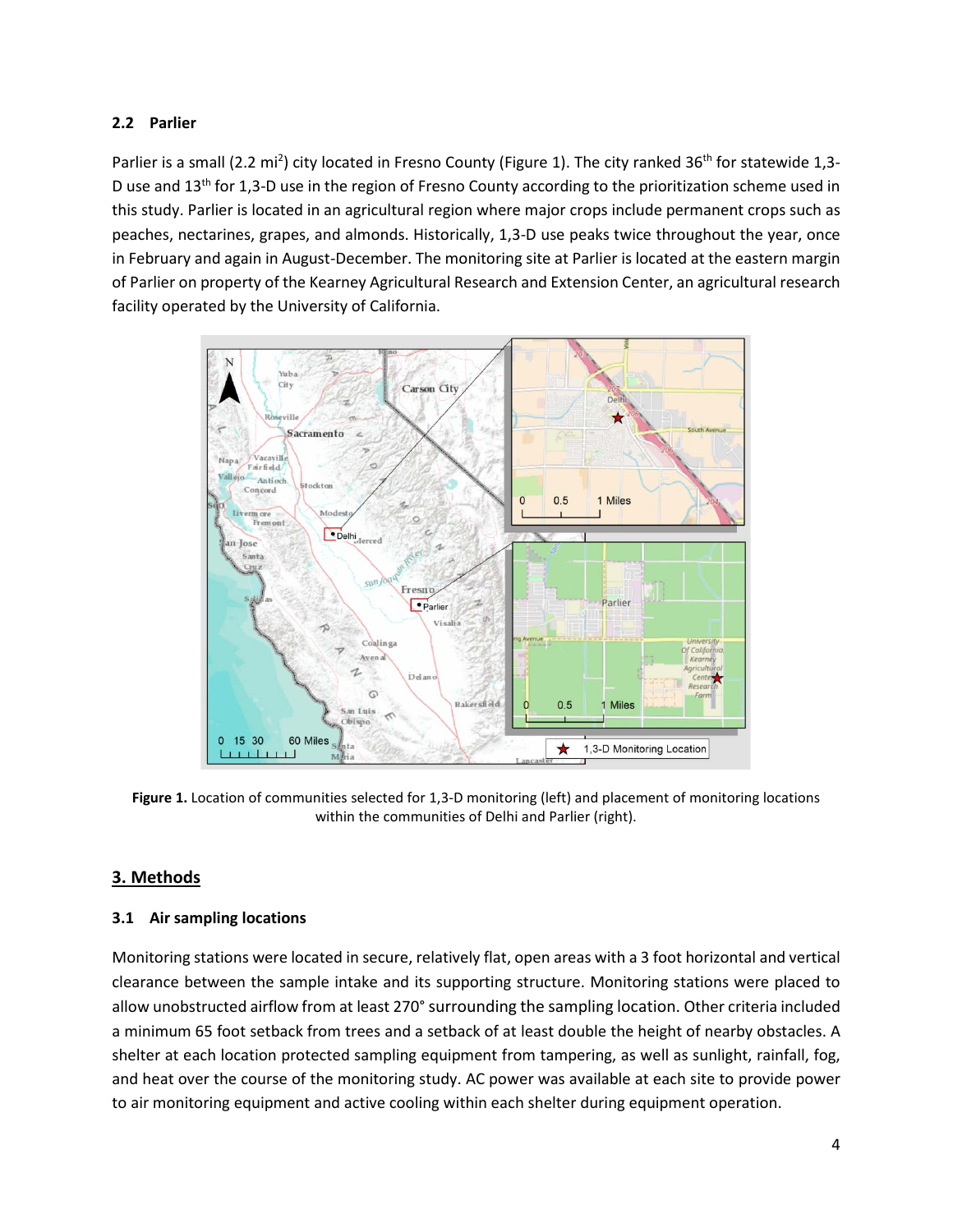#### **3.2 Air sampling equipment**

From November 2016 through January 2017, passive flow regulators were used to control flow into 6L SilcoCan® canisters (Restek cat. No. 24142-65) pre-evacuated to a pressure of -30" Hg. Flow regulators were calibrated with a Bios Defender  $510^{\circ}$  flow standard to a flow rate of  $3.0 \pm 0.3$  milliliters per minute (mL/min) for 24-h and valid samples were those with a final vacuum of -5" Hg or below. Regulator flow rates were verified with a flow standard at the beginning and end of each sample period. Regulator valves were manually opened and closed by sampling personnel at the beginning and end of each 24-h sampling period.

Beginning in late January 2017, the Xonteck Model 901 Automated Canister Sampler ('Xonteck 901') replaced regulators as the primary sampling tool. Like regulators, samples retrieved with the Xonteck 901 are collected in a 6L SilcoCan® pre-evacuated to a pressure of -30" Hg. Each Xonteck 901 was equipped with an internal mass flow controller programmed to target a constant flow of 7.5  $\pm$  0.4 mL/min ( $\pm$  5%). The flow of the Xonteck 901 was calibrated against readings from a Bios Defender 510® flow standard at the beginning of each sample period. A discrepancy greater than 0.4 mL/min resulted in re-calibration of the Xonteck 901. Valid samples obtained with the Xonteck 901 were those with a final canister pressure of 6-16" Hg at the end of the 24-h sampling period.

#### **3.3 Sampling procedures**

One 24-h air sample was collected each week at each of the two monitoring locations over the 13-month course of the study. Sampling began on a randomly-chosen day each week where possible.

Sample labels including the study number and sample tracking numbers were secured to the outside of all sample canisters. At the time of sampling, staff recorded sample tracking number, date, time, staff initials, weather conditions, sampler flow rate, and starting canister pressure on a chain of custody (COC) form as described by Ganapathy (2004). At the end of each sampling period, staff recorded the date, time, staff initials, ending flow rate (or average flow for the Xonteck 901), and ending canister pressure on the COC form.

Canister flow valves were closed and a cap nut was installed upon collection of each canister sample. Collected samples were stored and transported under ambient conditions to DPR's West Sacramento facility where they were checked-in and held until delivery to the California Department of Food and Agriculture's Center for Analytical Chemistry (CDFA CAC) laboratory for analysis. Samples were stored for no longer than 28 days between sample collection and laboratory analysis. Jones (1999) and Ganapathy (2005) describe sample handling-shipping and tracking procedures utilized in this study, respectively.

# **4. Laboratory methods**

CDFA CAC laboratory conducted chemical analysis of the air sampling media. Canisters were analyzed for the presence of 1,3-D by directing a known volume of sampled air through a sorbent resin and then extracting the analytes into a solution for use in gas chromatography-mass spectrometry (CDFA 2010).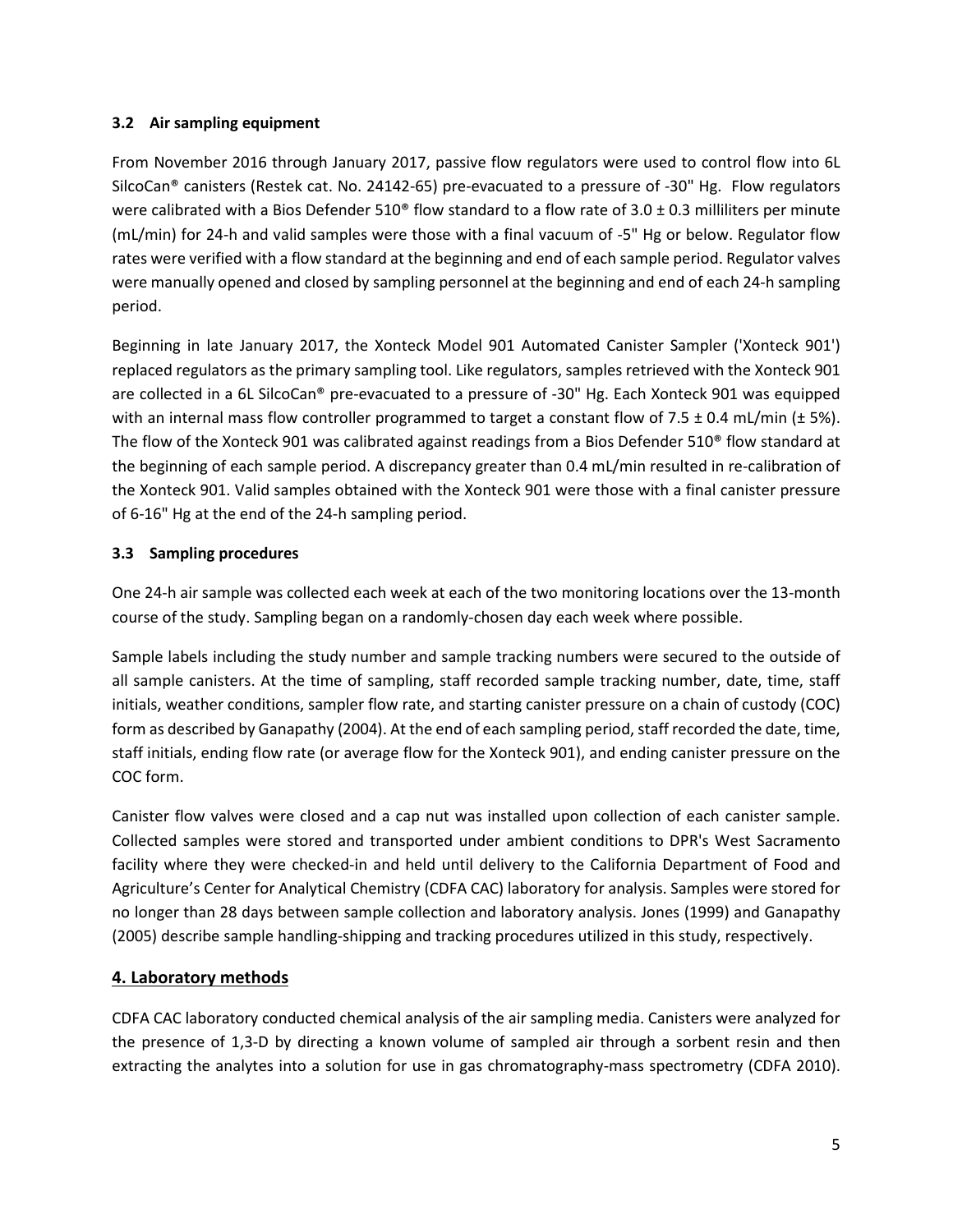The resulting mass of 1,3-D detected by this method was divided by the volume of air sampled to estimate the average ambient concentration of 1,3-D over a 24-h period (DPR 2011).

The reporting limit (RL) for the air canister method is 0.01 ppb for both *cis-* and *trans-* 1,3-D isomers. This value was determined by analyzing a standard at a concentration with a signal-to-noise ratio of 2.5 to 5. The spiked matrix was analyzed at least seven times, and the RL was determined by calculating the 99% confidence interval of the mean. US EPA (1990) further describes this procedure. Note that for air canister samples, the RL, method detection limit (MDL), and limit of quantitation (LOQ) are equivalent values. Where the sample concentration of an analyte fell below the RL, it was categorized as a 'non-detection' and the analytical result was substituted with a value of one-half the RL (0.005 ppb) for the purposes of determining subchronic, chronic, and lifetime average concentrations.

CDFA CAC laboratory followed DPR's standard laboratory quality control procedure (Segawa 1995). Prior to analysis of field samples, the laboratory validated the method by analyzing a series of laboratory spikes (samples containing a known amount of pesticide) to document precision and accuracy of the analytical method. Storage stability tests were performed to document degradation of samples between the time of sample collection and the time of sample analysis. CDFA CAC laboratory's analysis included quality control samples with each batch of field samples. Quality control samples included laboratory blank samples (samples containing no pesticide) to check for contamination and laboratory spikes to check method precision and accuracy. Recovery warning and control limits were set at  $\pm 2$  or  $\pm 3$  standard deviations from the average percent recovery, respectively.

Co-located duplicate canister samples were retrieved approximately once per month as a quality control measure. Co-located duplicate samples were primarily obtained from the Delhi location due to equipment availability. Co-located duplicate samples were collected with an air intake probe directly adjacent (i.e. within 1 m) to the intake for the primary sample and under the same environmental conditions and timeframe. Due to limited equipment availability, co-located duplicate samples were retrieved with a different type of flow regulator than used for the primary sample (i.e. Xonteck 901 vs. passive flow regulator) although sampling and laboratory methods for the two methods operate under the same principles. The difference in the calculated air concentration between the primary and duplicate samples was used as one measure of laboratory analytical precision.

#### **5. Health Evaluation Methods**

Air samples collected between January 1, 2017 and December 31, 2017 are considered in the evaluation of 2017 annual concentrations against the regulatory target of 0.56 ppb for lifetime (70-year) exposure, and cancer risk estimates are calculated based on 2017 annual concentrations. Although cancer risk estimates are based on 70-year of exposure, DPR (2016) specifies that the 0.56 ppb regulatory target for lifetime exposure can be evaluated on an annual or longer period basis as an additional measure of safety. In addition to the 0.56 ppb regulatory target, DPR established a 0.27 ppb trigger point that, when exceeded, suggests the need for additional evaluation and possible revised mitigation measures. Data from December 2016 was not considered in these calculations (i.e., for determination of the maximum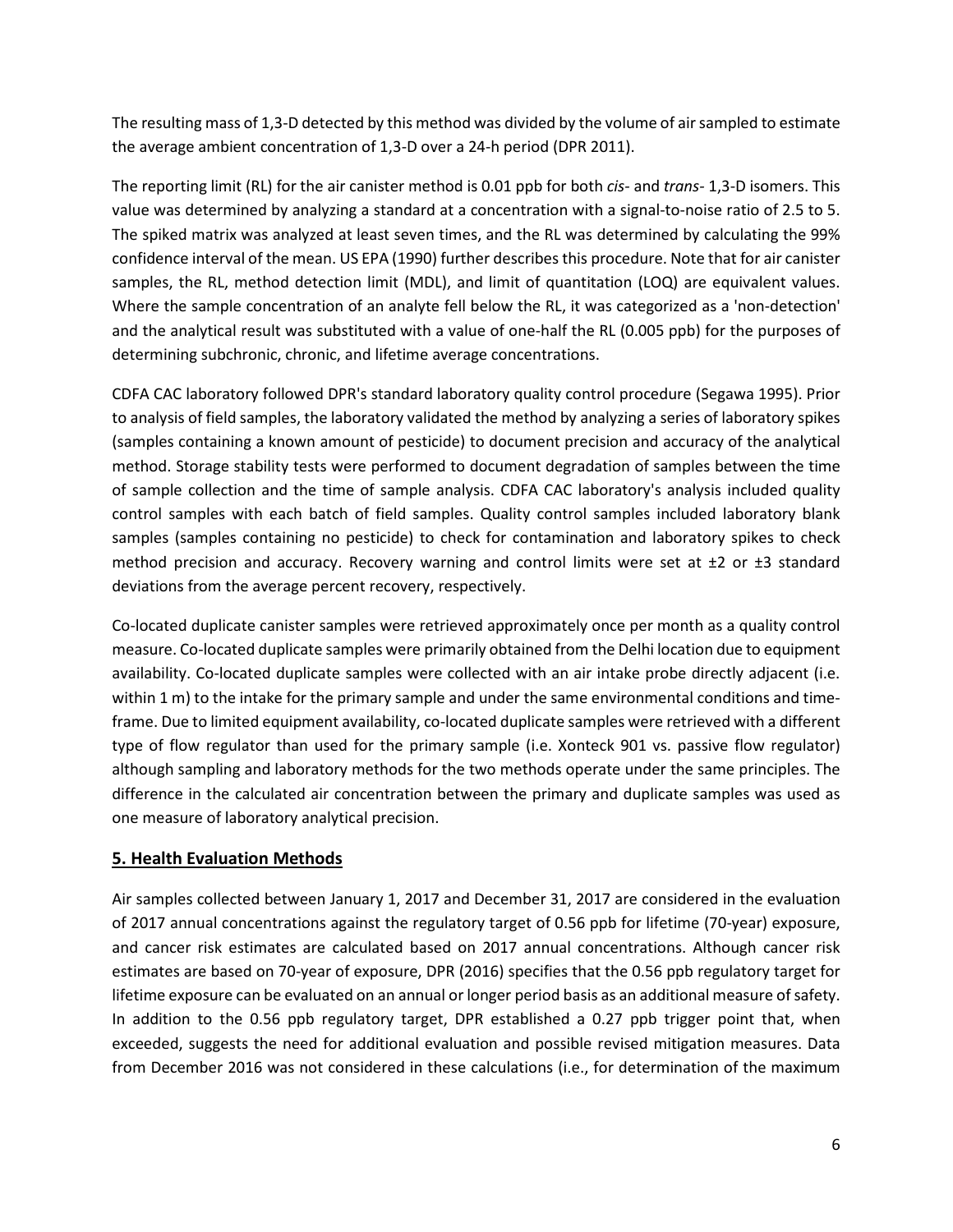12-month concentration) because this data represents pre-revision management practices; therefore, it does not satisfy the objective of evaluating the revised permit conditions implemented in January 2017.

This study additionally compares measured air concentrations to acute, sub-chronic, chronic human health screening levels to place results in a health-based context for non-cancer risk (Table 1). Monitoring results are evaluated on the basis of a rolling average to identify the maximum acute (24-h), subchronic (90-d), and chronic (1-yr) concentrations. Only 2017 (post-revision) data is considered in these calculations. The screening levels used in this study are identical to the 1,3-D reference concentrations for children described in DPR (2015), wherein a reference concentration is an estimate of inhalation exposure in humans that is likely to be without appreciable risk of deleterious effects.

| <b>Exposure period</b> | <b>Screening level</b><br>(ppb) | <b>Potential health effect</b> |
|------------------------|---------------------------------|--------------------------------|
| Acute (24-h)           | 110                             | Body weight change             |
| Subchronic (90-d)      |                                 |                                |
| Chronic (1-yr)         |                                 | Tissue damage in nose and lung |
| Lifetime (70 years*)   | 0.56                            | Cancer                         |

**Table 1.** Screening levels and regulatory target for 1,3-dichloropropene.

\*This is a regulatory target rather than a health screening level.

The risk of measured concentrations over each period of exposure issummarized in the format of a hazard quotient (HQ), calculated as the ratio of measured 1,3-D concentration to each health screening level (or regulatory target). An HQ of greater than 1 indicates that air concentrations have exceeded the screening level. Exceedance of any screening level may signal the need for closer data evaluation, additional data, collection, and possibly mitigation measures (DPR 2011).

# **6. Air Monitoring Results**

# **6.1 Delhi Results**

Detailed monitoring results from Delhi are included in Table A-1 (appendix). Monitoring results at Delhi were characterized by a high proportion of detections (78%) over the course of the study, including several low concentrations during the summer period when 1,3-D applications are typically infrequent, and lowlevel detections throughout the entirety of December 2017 despite a statewide ban on December applications. The timing of seasonal peaks and troughs in ambient 1,3-D concentration appears consistent with historical use patterns (Figure 2).

Table 2 summarizes the maximum observed concentration for each exposure period compared to health screening levels. Hazard quotients in Delhi were below 1.0 in every exposure category, and below 0.1 in the case of acute, subchronic, and chronic exposures. The greatest observed HQs were 0.23 and 0.25 for one-year (2017) and 13-month (all samples) exposure periods for cancer risk based on mean period concentrations of 0.13 ppb and 0.14 ppb, respectively.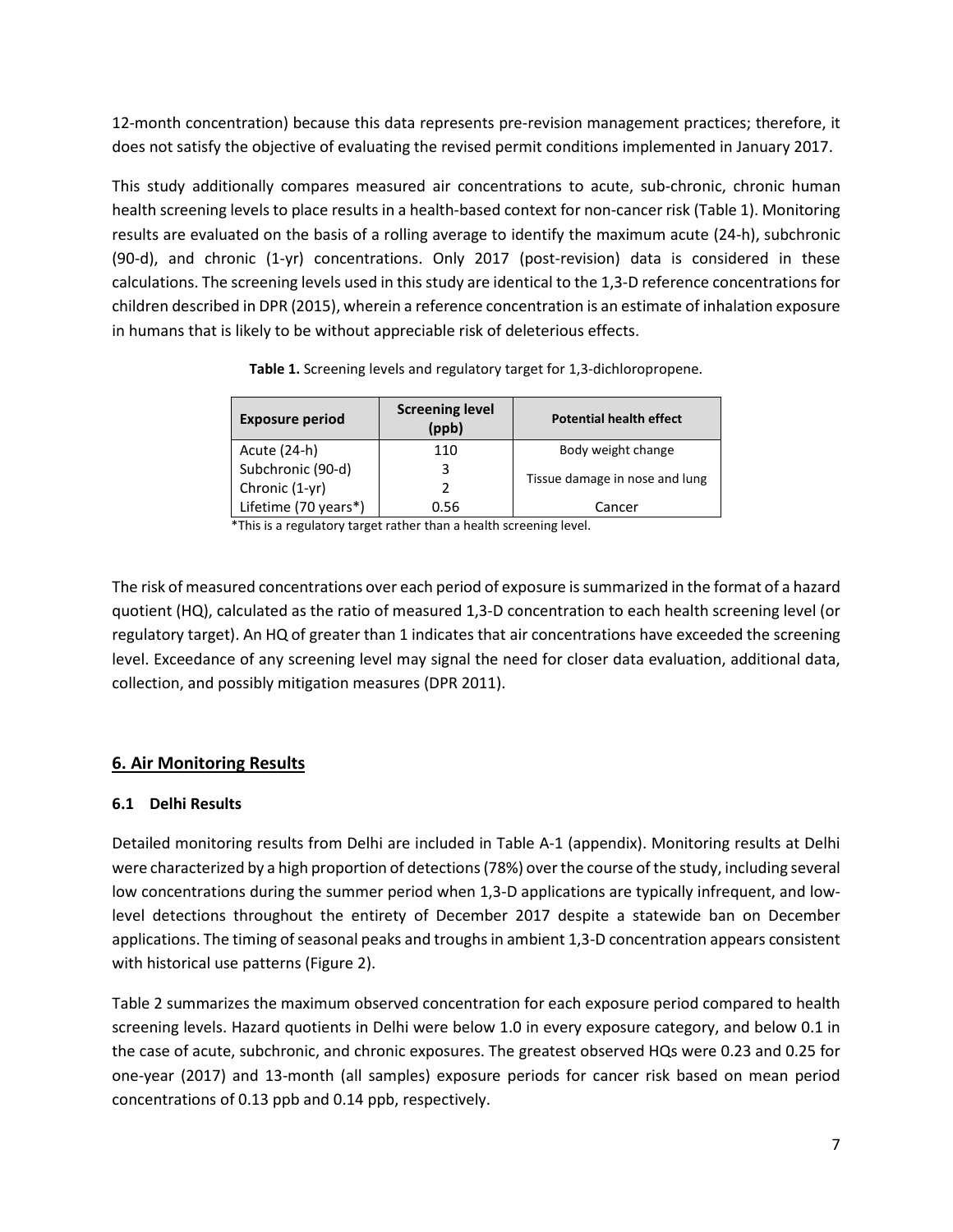| <b>Exposure Period</b>          | Total 1,3-D<br>(ppb) | <b>Screening level</b><br>(ppb) | Hazard<br>Quotient* |  |  |  |  |  |  |
|---------------------------------|----------------------|---------------------------------|---------------------|--|--|--|--|--|--|
| Acute $(24-h)^+$                | 1.06                 | 110                             | 0.01                |  |  |  |  |  |  |
| Subchronic (90-d) <sup>+</sup>  | 0.29                 | 3                               | 0.10                |  |  |  |  |  |  |
| Chronic (2017) <sup>+</sup>     | 0.13                 |                                 | 0.07                |  |  |  |  |  |  |
| Cancer risk (2017) <sup>‡</sup> | 0.13                 | 0.56                            | 0.23                |  |  |  |  |  |  |

**Table 2.** Summary of maximum measured air concentrations by exposure period for monitoring performed at Delhi, 2016-2017.

†Screening levels for acute, subchronic, and chronic concentrations are reference concentrations for child inhalation exposure described in DPR (2015).

‡Cancer screening level is the 0.56 ppb regulatory target for 70-year inhalation exposure.

\*Hazard quotient is calculated as the ratio of measured concentration to screening level.

#### **6.2 Parlier Results**

Table A-2 (appendix) includes detailed monitoring results for Parlier. Monitoring results at Parlier were characterized by a high proportion of detections (69%) over the course of the study. Detections around Parlier occurred in seasonal peaks separated by several weeks of non-detections in a pattern consistent with historical use (Figure 2). As in Delhi, detectable concentrations of 1,3-D were measured throughout December despite a statewide ban on December applications.

The maximum observed concentration for each exposure period is summarized and compared to health screening levels in Table 3. The greatest observed HQ was 1.11 for the one-year (2017) exposure period for cancer risk based on a mean period concentration of 0.62 ppb. Hazard quotients for acute, subchronic, and chronic non-cancer exposures were each below 1.0.

The high ambient concentrations of 1,3-D at the Parlier location were heavily influenced by a single measurement of 15.96 ppb retrieved on September 20, 2017. A possible source for this elevated measurement is described in Section 7.2. Although the 24-h detection did not exceed DPR's acute human health screening level of 110 ppb, the detection did result in a doubling of the annual average concentration to 0.62 ppb.

| <b>Exposure Period</b> | Total 1,3-D<br>(ppb) | <b>Screening level</b><br>(ppb) | <b>Hazard</b><br>Quotient |  |  |  |  |  |  |
|------------------------|----------------------|---------------------------------|---------------------------|--|--|--|--|--|--|
| Acute (24-h)           | 15.96                | 110                             | 0.15                      |  |  |  |  |  |  |
| Subchronic (90-d)      | 1.83                 |                                 | 0.61                      |  |  |  |  |  |  |
| Chronic (2017)         | 0.62                 |                                 | 0.31                      |  |  |  |  |  |  |
| Cancer risk (2017)     | 0.62                 | 0.56                            | 1.11                      |  |  |  |  |  |  |

**Table 3.** Summary of maximum measured concentrations by exposure period for monitoring performed at Parlier, 2016-2017.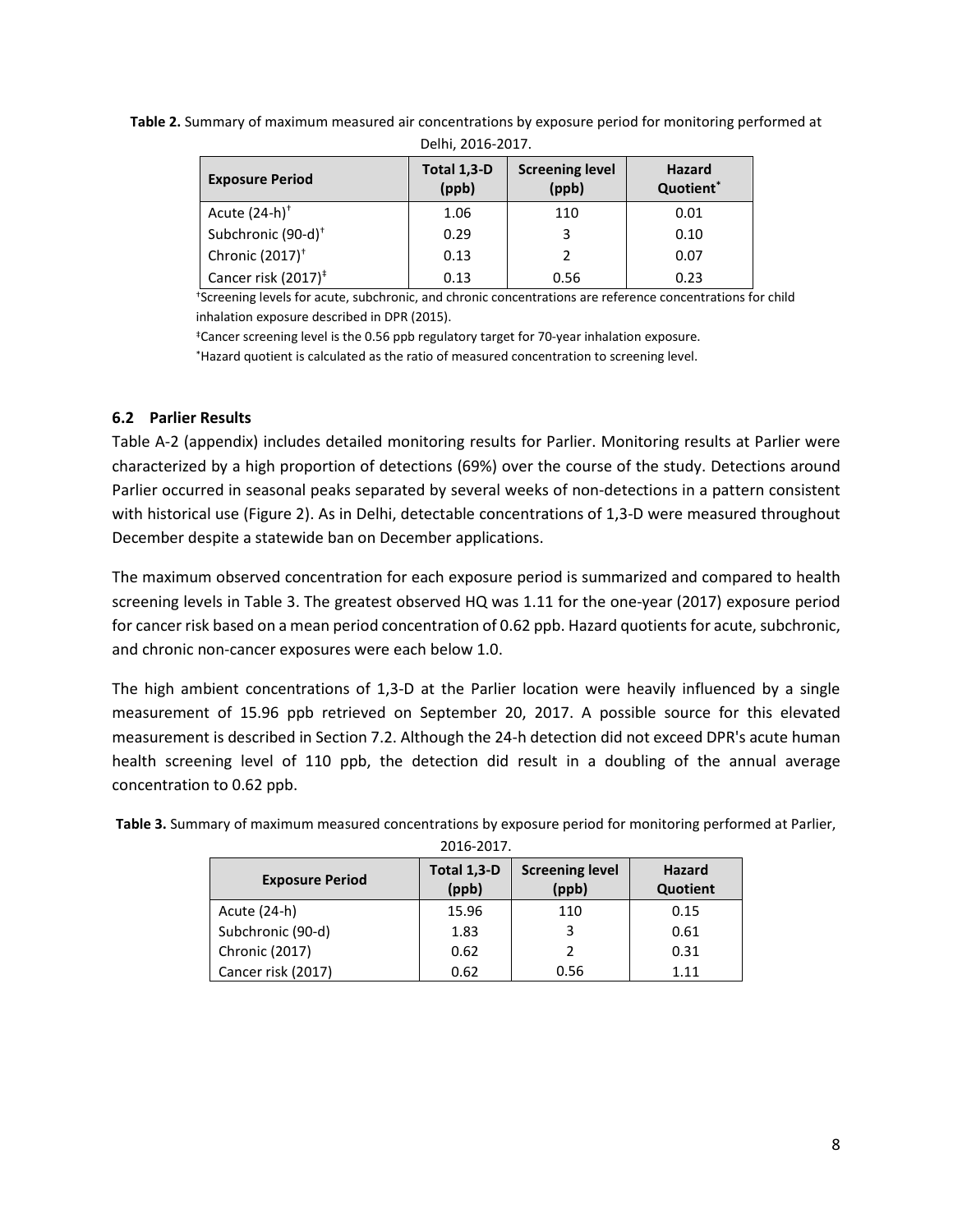

**Figure 2.** Summary of measured air concentration results collected in Delhi and Parlier from December 2016 to December 2017. Bolded points represent 24-h air sample concentration of total 1,3-D (combined cis- and trans-).

#### **6.3 Cancer Risk Estimates**

1,3-D is classified as a human carcinogen by both US EPA and under California Proposition 65. The purpose of the 1,3-D township cap is to manage cancer risk associated with long-term inhalation exposure to 1,3- D (DPR 2015). Cancer risk is typically expressed as the estimated probability of developing cancer over a 70-year lifetime (e.g., 1 in 100,000 or 1 in 1,000,000, also expressed as 1 x 10<sup>-5</sup> or 1 x 10<sup>-6</sup>, respectively).

DPR set a regulatory cancer risk goal for 1,3-D of 1 in 100,000  $(1 \times 10^{-5})$  in the 2016 Risk Management Directive (DPR 2016). Cancer risk can be estimated using air monitoring results and evaluated against the cancer risk goal using equation 1:

$$
Risk = CPF_H * LAC * nBR
$$
 (1)

where:

Risk = probability of an additional case of cancer over a 70-year period.  $\text{CPF}_{\text{H}}$  = estimated cancer potency factor in humans (mg/kg/day)<sup>-1</sup>. LAC = mean lifetime (70-year) air concentration (mg m<sup>-3</sup>). nBR = normalized breathing rate of a human adult ( $m^3$  kg<sup>-1</sup> day<sup>-1</sup>).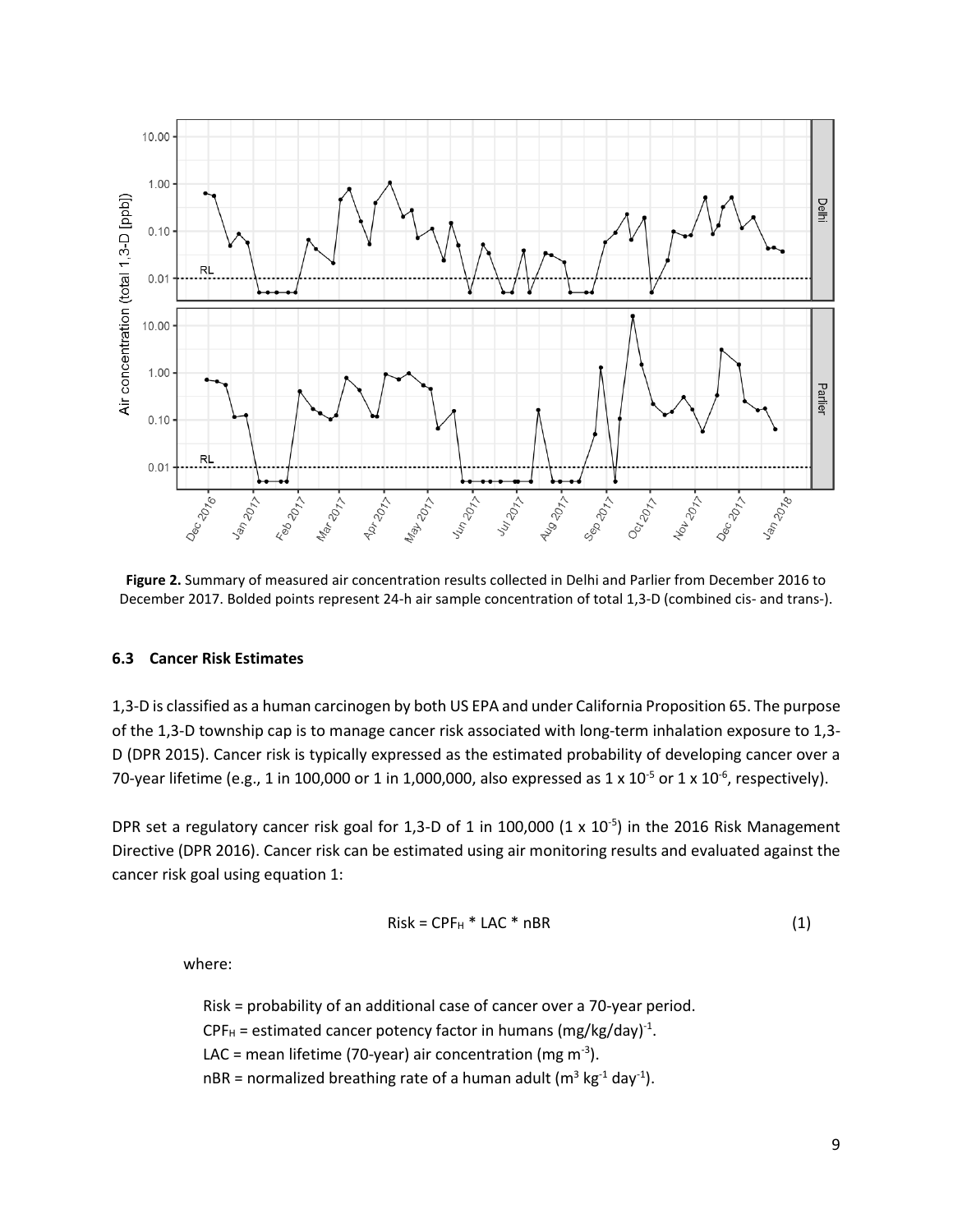The DPR-estimated value of CPF<sub>H</sub> based on a portal-of-entry effect, is 0.014 (mg/kg/day)<sup>-1</sup> (DPR 2015). DPR assumes nBR to be 0.28 m<sup>3</sup> kg<sup>-1</sup> day<sup>-1</sup> (DPR 2015). For this study and based on the available monitoring data, LAC is taken as the mean annual concentration of total 1,3-D at either Parlier or Delhi locations for all available monitoring years, with non-detection samples assigned a value of  $\frac{1}{2}$  RL. The value of LAC assumes continuous exposure at this concentration over a 70-year period.

Table 4 summarizes the annual mean concentration of 1,3-D and lifetime cancer risk estimates based on 2017 mean annual concentrations at Delhi and Parlier. In 2017, the resulting cancer risk estimates in Delhi fall below the 1.0 x 10<sup>-5</sup> cancer risk goal. However, cancer risk estimates for Parlier exceeded the 0.56 ppb regulatory target for 70-year inhalation exposure, with an estimated cancer risk of  $1.1 \times 10^{-5}$  (Table 4).

| <b>Site</b> | Year | Mean annual<br>concentration<br>[ppb] | <b>Regulatory target</b><br>concentration<br>[ppb] | <b>Cancer risk</b><br>estimate | <b>Cancer risk</b><br>target |
|-------------|------|---------------------------------------|----------------------------------------------------|--------------------------------|------------------------------|
| Delhi       | 2017 | 0.13                                  | 0.56                                               | $2.3 \times 10^{-6}$           | $1.0 \times 10^{-5}$         |
| Parlier     | 2017 | 0.62                                  | 0.56                                               | $1.1 \times 10^{-5}$           | $1.0 \times 10^{-5}$         |

**Table 4.** Summary of annual air concentrations and cancer risk estimates for measured air concentrations of 1,3-D at Delhi and Parlier across all monitoring studies.

#### **6.4 December Air Concentrations**

In Delhi, monitoring data indicated a large (53%) reduction in mean December 1,3-D air concentrations between 2016 and 2017 following the ban on December applications (Table 6). December 2017 air concentrations were characterized by much lower ambient concentrations of 1,3-D in the first week as compared to December 2016, and December 2017 concentrations were comparable or slightly lower than December 2016 through the end of the month (Figure 3). December 2017 air concentrations were consistently above the RL throughout the 1-month period with the latter half of December 2017 characterized by relatively low but stable 1,3-D concentrations.

In Parlier, mean December 2017 air concentrations were effectively unchanged from December 2016 air concentrations following the ban on December applications (Table 6). Ambient 1,3-D concentrations measured in the first week of December 2017 were approximately double those recorded in the same time period of the previous year (Figure 3). December 2017 concentrations dropped sharply near the end of week 1 and declined to levels far below December 2016 concentrations during weeks 2 and 3. Ambient air concentrations during the last two weeks of December were comparable between years.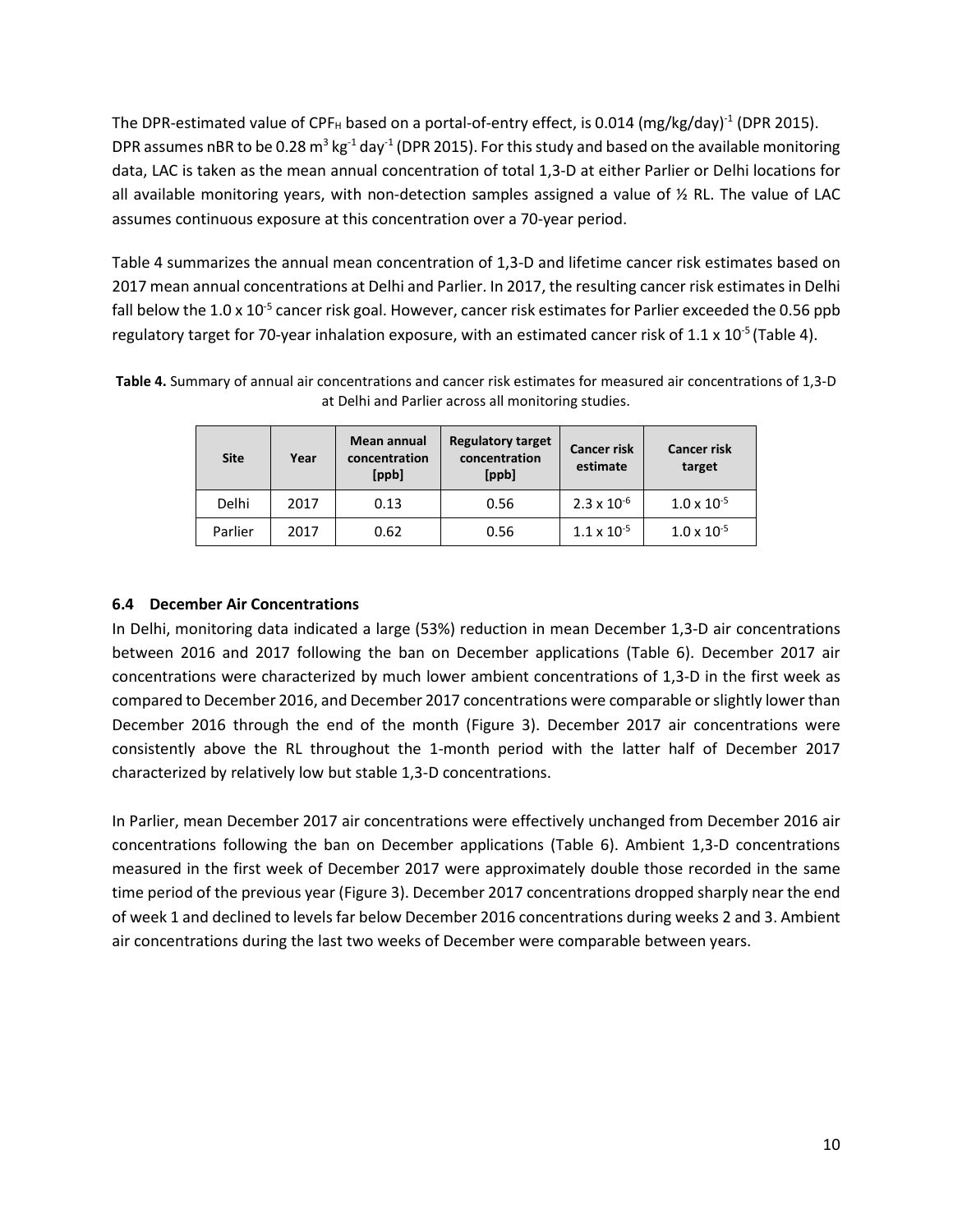

**Figure 3.** Overlay of December 2016 (pre-revision of permit conditions) and December 2017 (post-revision) concentrations by monitoring location.

|  |  |  |  |  |  |  |  |  | Table 6. Comparison of mean December 2016 and December 2017 ambient air concentrations. |  |
|--|--|--|--|--|--|--|--|--|-----------------------------------------------------------------------------------------|--|
|--|--|--|--|--|--|--|--|--|-----------------------------------------------------------------------------------------|--|

| <b>Site</b> | <b>Dec 2016</b><br>(ppb) | <b>Dec 2017</b><br>(ppb) | <b>Reduction</b><br>(%) |
|-------------|--------------------------|--------------------------|-------------------------|
| Delhi       | 0.19                     | 0.09                     | $-53%$                  |
| Parlier     | 0.43                     | 0.43                     | $< -1\%$                |

#### **6.5 Data Validation/Quality Assurance Results**

A total of 18 pairs of co-located samples were collected over the 13-month course of the study. Each pair consisted of a 'primary' and 'duplicate' sample. Prior to installation of Xonteck 901 canister samplers in January 2017, both primary and duplicate samples were collected with passive flow regulators; two such co-located pairs were collected. Following installation of the Xonteck 901 canister samplers, primary samples were collected on the Xonteck 901 while duplicate samples were collected with a passive flow regulator; 16 such co-located pairs were collected.

Of the 18 total pairs collected, 12 pairs (67%) measured above the RL. A paired t-test revealed no significant difference between co-located pairs on the basis of total 1,3-D (mean difference = 0.012 ppb, standard deviation (SD)=0.063 ppb, *p*=0.55). Of the 16 co-located pairs collected on different sampling equipment, 11 (69%) measured above the RL; a paired two-tailed t-test revealed no significant systematic difference between the 11 co-located pairs (mean difference = 0.013 ppb, SD=0.066 ppb, p=0.54). Mean percent difference between individual co-located pairs exceeded 50% on two occasions (Table A-3,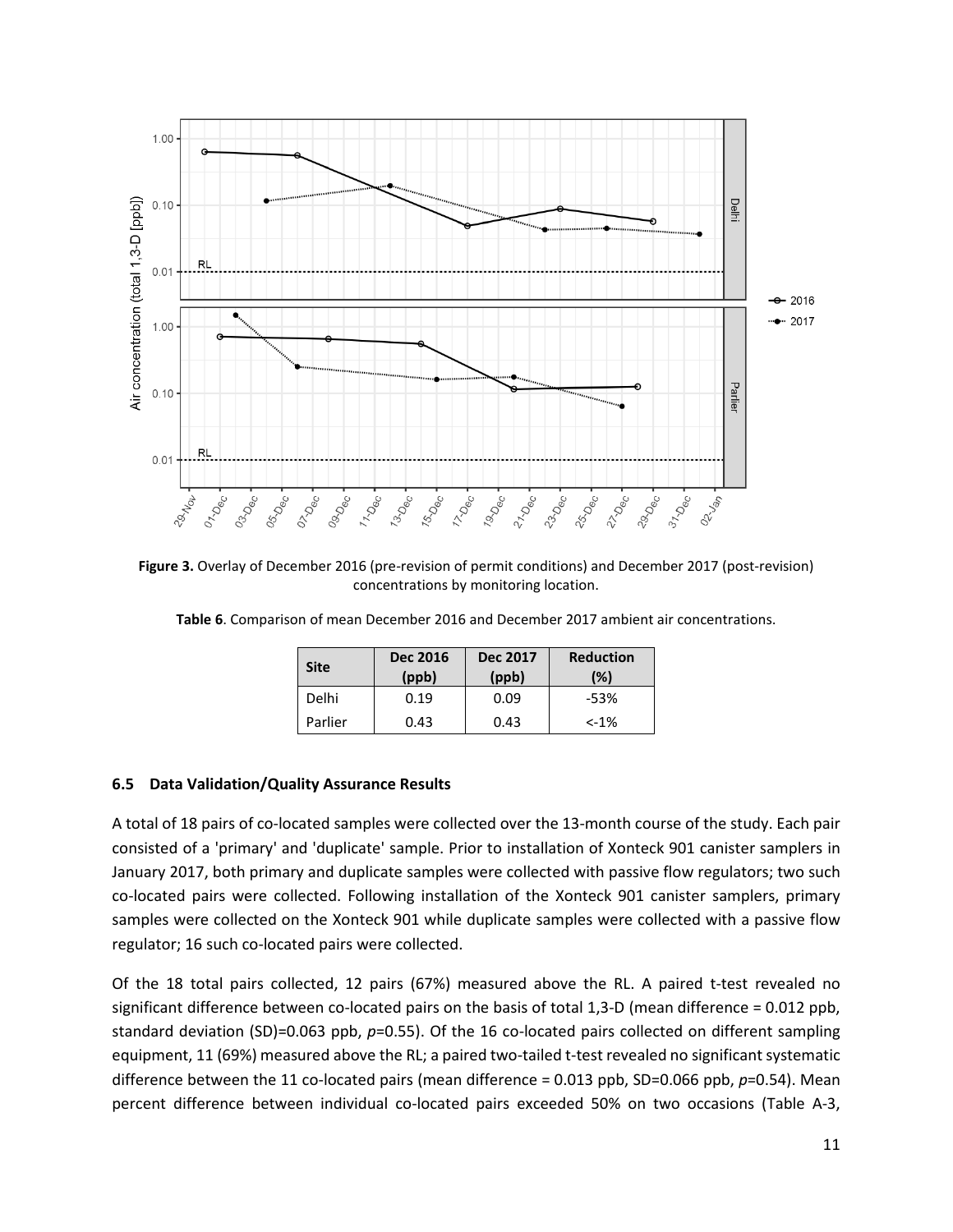appendix). In one case, a large percent difference resulted from a small absolute difference between sample concentrations near the RL. The second case of large percent difference (81%) resulted from relatively large differences in absolute measured concentrations, whereby the quality control sample indicated less than half the concentration of the primary sample (0.323 ppb primary vs 0.137 ppb duplicate); both samples were determined to be valid based on flow rate and ending sample pressure; the reason for the large observed difference could not be determined.

Laboratory spike recovery rates reported by CDFA CAC laboratory averaged 97.5% for cis-1,3-D (SD = 4.1%) and 96.8% for trans-1,3-D (SD = 6.0%) between December 2016 and December 2017. Laboratory spike and laboratory blank results are included in Table A-4 (appendix).

#### **7. Discussion**

#### **7.1 December air concentrations**

Mean air concentrations in Parlier during December 2017 were nearly identical to those of the prior December despite a ban on December applications in 2017. Preliminary 2017 pesticide use reporting (PUR) data suggests that the elevated concentration near the beginning of December 2017 was due to a large amount (80,000 lbs+) of use occurring within 10 miles of the Parlier monitoring location in the two weeks prior to the December 1 cutoff (DPR 2018), approximately 20,000 lbs of which was applied in the two days prior to the cutoff. Those applications consisted uniformly of untarped, deep shank injection applications. Field studies have demonstrated that untarped methods typically produce peak emissions within 48-h post-application and cumulative emissions typically stabilize within two weeks postapplication, with small amounts of residual fumigant in the soil column suggesting the potential for continued low-level volatilization past two weeks (Gao et al. 2008, Gao and Trout 2007). The effect of soil temperatures on long-term cumulative volatilization has not been measured in any controlled fashion (Spurlock 2016), and field flux studies of untarped soils rarely continue beyond two weeks postapplication. It is possible that slowed diffusion and degradation may result in a longer volatilization period under cool conditions in certain soils. Therefore, continued volatilization of 1,3-D from the soil surface in the weeks following the cessation of fumigation activities may have been the driving force behind the elevated concentrations observed throughout December. Additional factors arising from winter meteorological conditions (e.g., low mixing heights, attenuated sunlight) may have further contributed to the elevated December concentrations.

Mean December 2017 concentrations in Delhi were 53% lower than the prior year and did not show the same sharp decline from November concentrations as was observed in Parlier, with concentrations being relatively stable throughout the month. Preliminary 2017 PUR data indicates approximately 13,000 lbs of use within 10 miles of the Delhi monitoring location in the two weeks prior to the December 1, 2017 cutoff, approximately a third of which (3,900 lbs) occurred in the two days prior to the cutoff. As was the case in Parlier, applications surrounding Delhi consisted of untarped, deep-shank applications that are expected to complete a majority of emissions within 2 weeks post-application, but which may continue to emit at lower levels past that time. As was also the case in Parlier, the continued volatilization of 1,3-D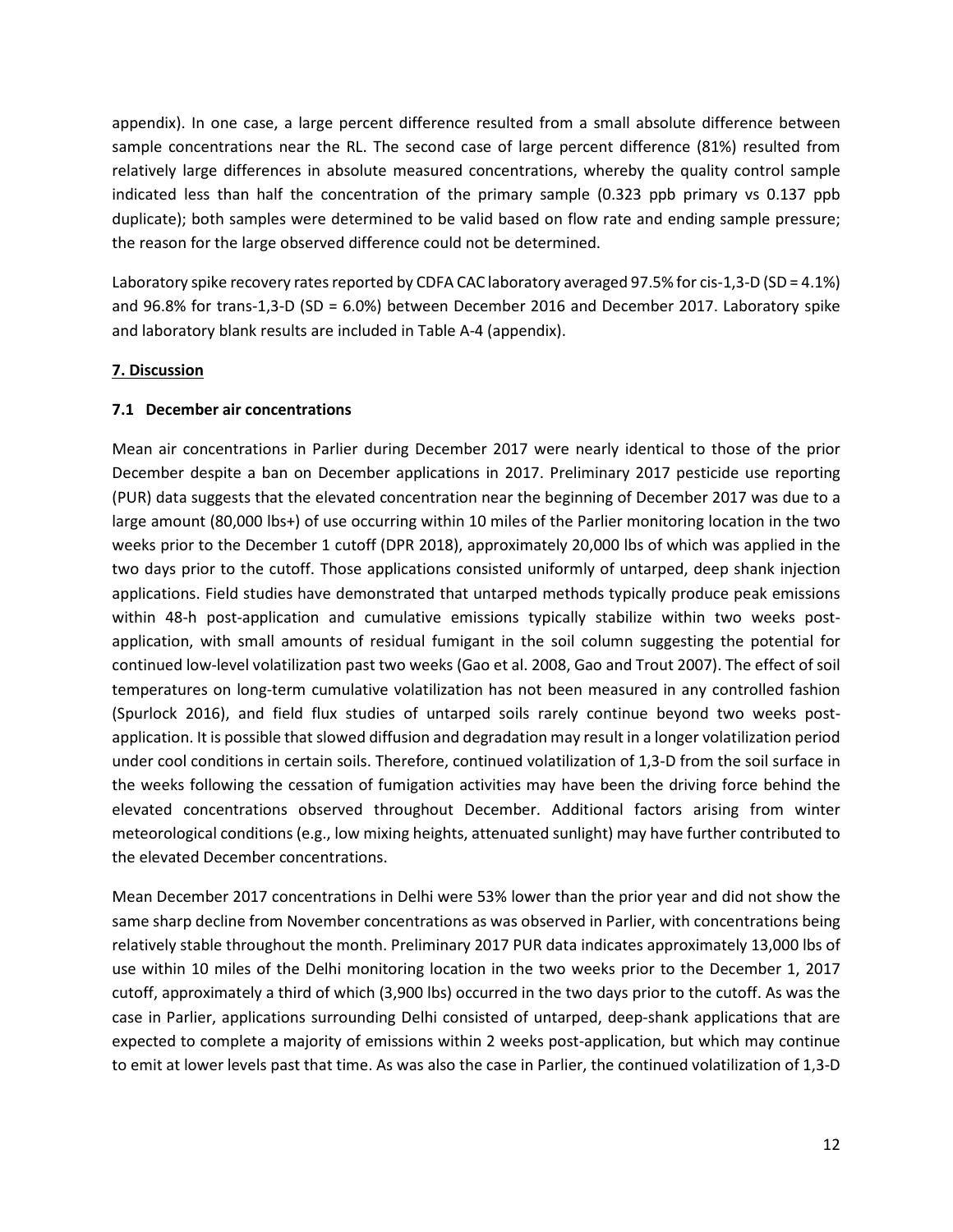from November applications and winter meteorological factors may have influenced December air concentrations near Delhi.

### **7.2 Elevated detection in Parlier**

Monitoring results at Parlier indicated annual concentrations exceeding the 0.56 ppb regulatory target for lifetime (70-year) cancer risk on an annual basis. The average annual concentration for 2017 was strongly influenced by a single detection retrieved in September 2017, which ranks among the highest 24-h concentration of 1,3-D observed as part of any DPR or ARB ambient air monitoring study. Possible sources contributing to this elevated concentration were examined based on preliminary PUR data.

An evaluation of pesticide use records in the surrounding region was performed based on preliminary PUR data for 2017. That evaluation indicated only three 1,3-D applications within 5 miles of the monitoring location in the days prior to sample collection. Two of those applications were considered as unlikely to have been a major contributor to measured concentrations because of:

- 1. A location of approximately 5 miles from the monitoring site.
- 2. Completion of application 6 to 7 days prior to the beginning of the air sample, during a period when emissions from the soil surface are estimated to be relatively low based on past observations from field flux studies and fumigant flux models.
- 3. Relatively small application amounts (less than 1,000 lbs) per application.
- 4. In the case of one application, the use of a totally impermeable film tarpaulin over the field to mitigate emissions.

The remaining application was considered as the likely primary source of the elevated concentration. This was due to factors including:

- 1. A location of less than 1 mile from the monitoring site in a Public Land Survey System (PLSS) section adjacent to the monitoring site.
- 2. Completion of application approximately 12-h prior to the beginning of air sampling, resulting in air sampling during a period of high field emissions.
- 3. Relatively large application amount (approximately 3,000 lbs).
- 4. Untarped application method which may emit a large proportion of applied material over the first 24-48 h following application.

The precise location of the fumigated field within the reported PLSS section could not be immediately identified based on the reported field ID. A search by permit ID indicated a single 40 ac block historically fumigated by the permittee in the reported PLSS section. The precise location of the field could not be confirmed with the Fresno County Agricultural Commissioner. Depending on the location of the fumigated field within the 40 ac block, geospatial data suggests that the fumigant was applied at a distance of 0.25 to 0.50 miles (1320-2640 ft) southeast of the monitoring site.

On-site meteorological data from the California Irrigation Management Information System (CIMIS) station #39 indicates that the fumigation fell upwind of the monitoring location for a period of several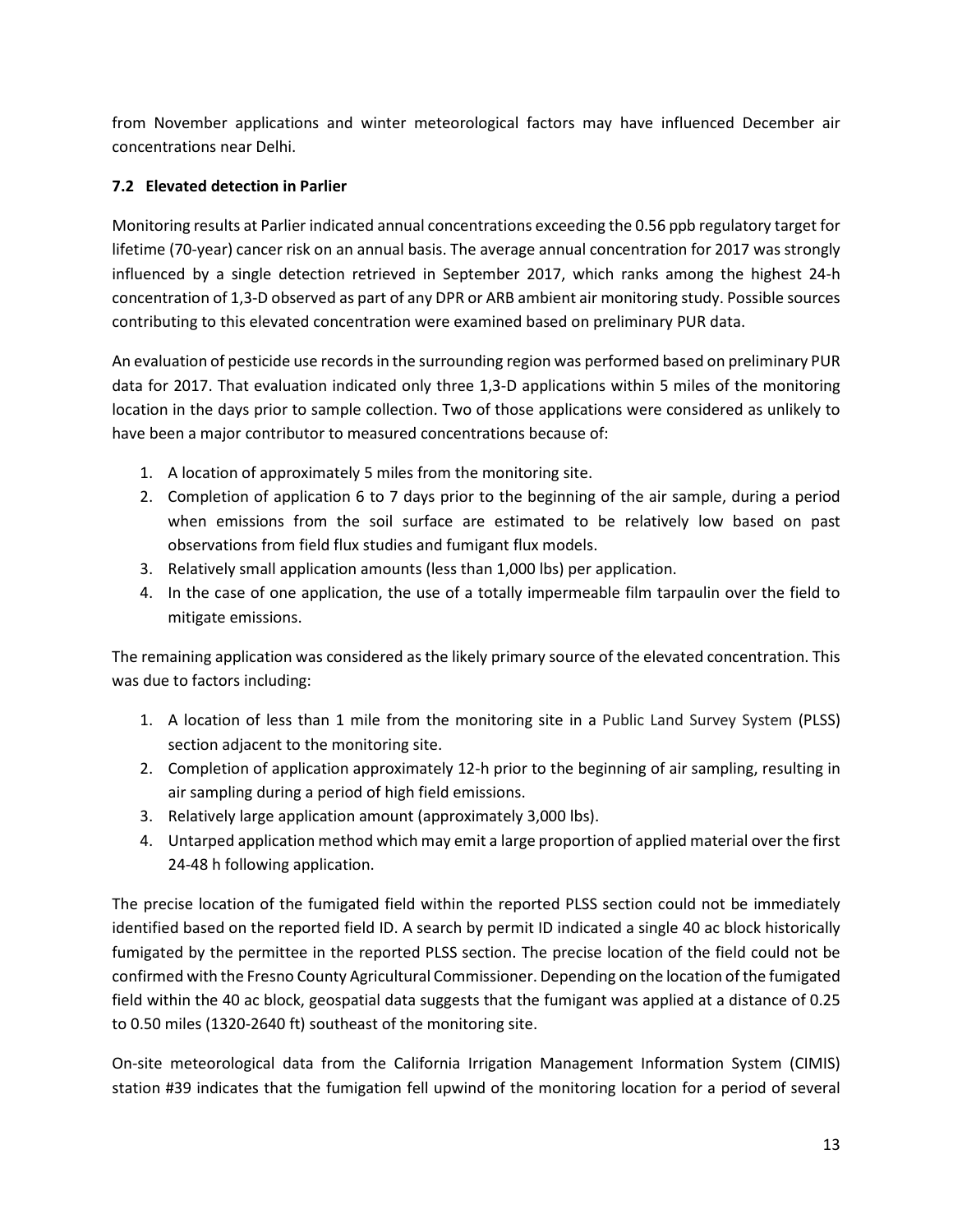hours during the second day of monitoring (CIMIS 2018). However, low wind speeds and low mast height of the on-site data invalidated much of the CIMIS dataset for air dispersion modeling purposes. Subsequent efforts to model the detection using computer simulations based on the nearest available valid meteorological dataset (Fresno Yosemite International Airport) were not able to reproduce the observed detection (see Tao 2018). Sources of uncertainty in the model include location and shape of the fumigated field, meteorological data, and flux profile estimates.

### **8. Future monitoring activity**

Monitoring activities as part of the present study will continue at least to the end of 2018 with minor changes to the study protocol. In 2018, at least 6 fortified field spikes will be retrieved from the Delhi monitoring site for analysis by CDFA CAC laboratory. In mid-2018, a second Xonteck 901 replaced the passive regulator previously used to collect co-located duplicate samples and will additionally be used for the collection of fortified field spikes.

Data collected as part of the ongoing study will contribute to a growing dataset of ambient 1,3-D measurements collected throughout the state as part of CDPR and ARB monitoring programs. Such data facilitates the continuous evaluation of 1,3-D regulatory efforts and the development of models to estimate ambient air 1,3-D concentrations based on use.

## **9. Acknowledgements**

We extend our appreciation to DPR Air Program sampling staff—Clarice Ando, Anna Bellini, Amy Budahn, Christopher Collins, Kelsey Craig, Angel Fong, Kelly Heal, Kenneth D. King, Rachel Pitts, Fabio Sartori, Roger Sava, and Atac Tuli—as well as Alfredo DaSilva from DPR's Ground Water program for regular sampling assistance at the Parlier monitoring location. We thank DPR's West Sacramento staff for sample handling and equipment assistance: Sue Peoples, Minda Dimaano, and Jesse Ybarra. We thank staff of the California Department of Food and Agriculture's Center for Analytical Chemistry for their work in chemical analysis of air samples. Lastly, we are grateful to the San Joaquin Valley Air Quality Management District and the Delhi County Water District for providing secure areas in which to place air monitoring equipment for the duration of the study.

# **10. References**

- Barry, T. and Kwok, E. (2016). Updated (no December applications allowed) simulation of cancer risks associated with different township cap scenarios of Merced County for 1,3-dichloropropene. Sacramento, CA: Department of Pesticide Regulation, California Environmental Protection Agency. <http://www.cdpr.ca.gov/docs/whs/pdf/ 1\_3\_d\_cancer\_risk\_memo.pdf>.
- Brown, C. (2016). Study #309: Monitoring of 1,3-dichloropropene in Merced and Fresno counties. Sacramento, CA: Department of Pesticide Regulation, California Environmental Protection Agency. <http://www.cdpr.ca.gov/docs/ emon/ pubs/ protocol/study309\_1,3d\_merced\_and\_fresno.pdf>.
- California Department of Food and Agriculture Center (2010). Determination of acrolein, iodomethane, carbon disulfide, cis-1,3-dichloropropene, trans-1,3-dichloropropene, MIBK, and bromomethane in air samples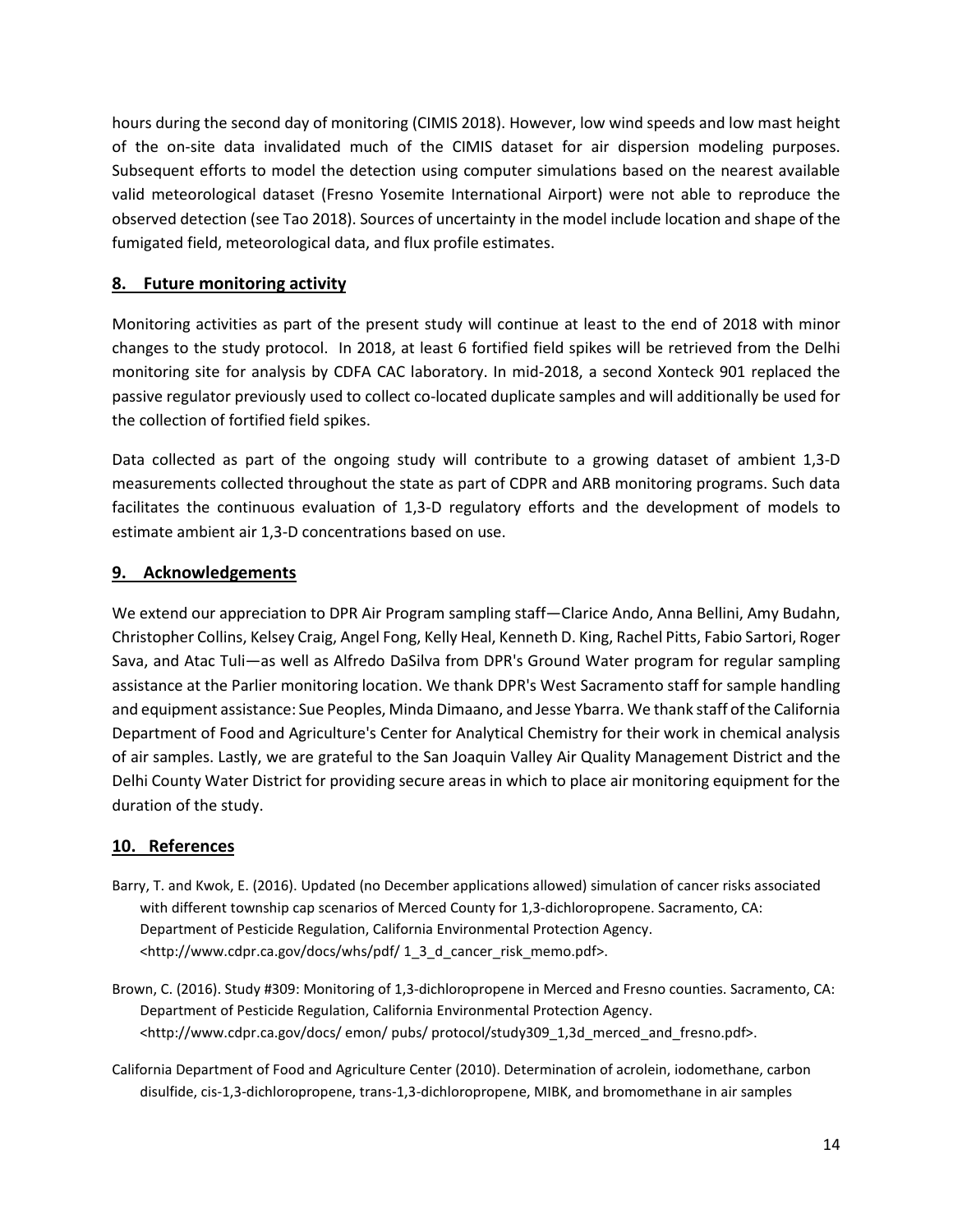collected in summa canisters. Sacramento, CA: Center for Analytical Chemistry, California Department of Food and Agriculture. <http://www.cdpr.ca.gov/docs/emon/pubs/anl\_methds/emon-sm-05-019.pdf>.

- California Irrigation Management Information System (2018). Hourly meteorological data for September 19-20, 2017 obtained from CIMIS station #39 in Parlier, CA. Sacramento, CA: California Department of Water Resources.
- California Office of Environmental Health Hazard Assessment (2017). Chemicals known to the state to cause cancer or reproductive toxicity. Updated December 29, 2017. Sacramento, CA: Office of Environmental Health Hazard Assessment, California Environmental Protection Agency. <https://oehha.ca.gov/media/downloads/proposition-65/p65122917.pdf>.
- Department of Pesticide Regulation (2011). Air monitoring network study: Long-term ambient air monitoring for pesticides in multiple California communities. Sacramento, CA: Department of Pesticide Regulation, California Environmental Protection Agency. <http://www.cdpr.ca.gov/docs/emon/airinit/protocol\_final.pdf>.
- Department of Pesticide Regulation (2015). 1,3-Dichloropropene: Risk characterization document. Inhalation exposure to workers, occupational and residential bystanders and the general public. Sacramento, CA: Department of Pesticide Regulation, California Environmental Protection Agency. <http://www.cdpr.ca.gov/docs/ risk/rcd/ dichloro\_123115.pdf>.
- Department of Pesticide Regulation (2016). Risk management directive and mitigation guidance for cancer risk from 1,3-dichloropropene (1,3-D). Memorandum from Teresa Marks to Marylou Verder-Carlos and George Farnsworth dated October 6, 2016. Sacramento, CA: Department of Pesticide Regulation, California Environmental Protection Agency. <http://www.cdpr.ca.gov/docs/whs/pdf/1,3-d\_directive\_mitigation.pdf>.
- Department of Pesticide Regulation (2017a). Pesticide Use Enforcement Program Standards Compendium. Appendix J - 1,3-Dichloropropene Pesticides (Field Fumigant) Recommended Permit Conditions (Rev 1-17). Vol. 3 - Restricted Materials and Permitting. Sacramento, CA: Department of Pesticide Regulation, California Environmental Protection Agency.
- Department of Pesticide Regulation (2017b). Update to volume 3, restricted materials and permitting, pesticide use enforcement program standards compendium, 1,3-D recommended permit conditions. Letter from Donna Marciano to County Agricultural Commissioners dated January 10, 2017. Sacramento, CA: Department of Pesticide Regulation, California Environmental Protection Agency. <http://www.cdpr.ca.gov/docs/county/cacltrs/penfltrs/ penf2017/2017001.htm>.
- Department of Pesticide Regulation (2018). Database query of the Pesticide Use Reporting Database (PUR) performed on March 14, 2018. Sacramento, CA: Department of Pesticide Regulation, California Environmental Protection Agency.
- Ganapathy, C. (2004). Standard Operating Procedure ADMN006.01 Creating and Filling Out a Chain of Custody Record. Sacramento, CA: Department of Pesticide Regulation, California Environmental Protection Agency.
- Ganapathy, C. (2005). Standard Operating Procedure QAQC003.02 Sample Tracking Procedures. Sacramento, CA: Department of Pesticide Regulation, California Environmental Protection Agency.
- Gao, S., Trout, T. J., & Schneider, S. (2008). Evaluation of fumigation and surface seal methods on fumigant emissions in an orchard replant field. *Journal of environmental quality, 37*(2), 369-377.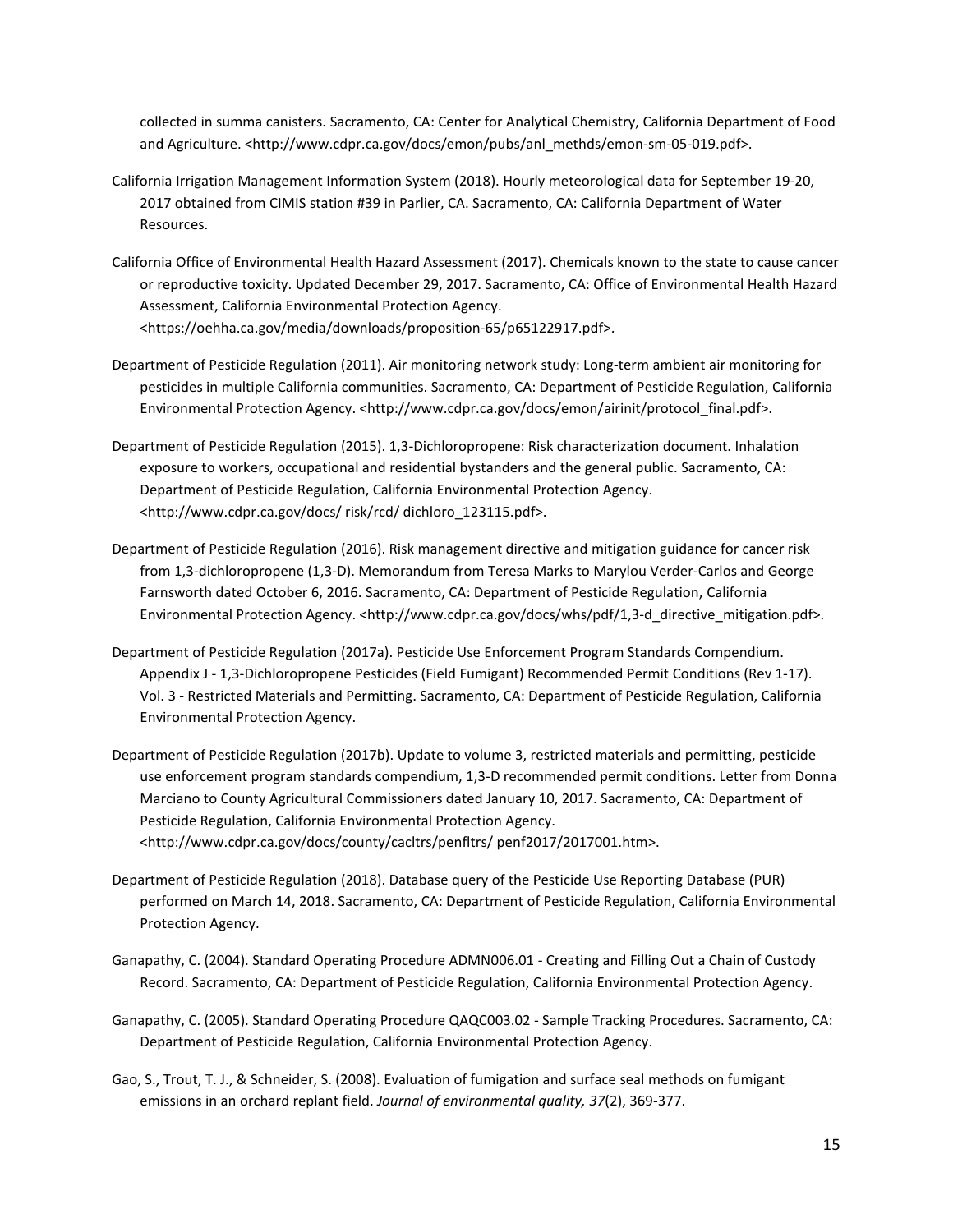- Gao, S., & Trout, T. J. (2007). Surface seals reduce 1, 3-dichloropropene and chloropicrin emissions in field tests. *Journal of environmental quality, 36*(1), 110-119.
- Jones, D. (1999). Standard Operating Procedure QAQC004.01 Transporting, packing, and shipping samples from the field to the warehouse or laboratory. Sacramento, CA: Department of Pesticide Regulation, California Environmental Protection Agency.
- Segawa, R. (1995). Standard Operating Procedure QAQC001.00. Sacramento, CA: Department of Pesticide Regulation, California Environmental Protection Agency.
- Spurlock, F. (2016). Evaluation fo chloropicrin buffer zone credits under California Use Conditions. Sacramento, CA: Department of Pesticide Regulation, California Environmental Protection Agency. <https://www.cdpr.ca.gov/ docs/emon/pubs/ehapreps/analysis\_memos/pic\_buffer\_zone\_credit\_memo\_final.8.5.2016.pdf>
- Tao, J. (2016). Analysis of agricultural use and average concentrations of 1,3-dichloropropene in nine communities of California in 2006-2015, and calculation of a use limit (township cap). Sacramento, CA: Department of Pesticide Regulation, California Environmental Protection Agency. <http://www.cdpr.ca.gov/docs/ whs/pdf/ 1\_3\_d\_data\_analysis.pdf>.
- Tao, J. (2018). Modeling a 1,3-dichloropropene application at Parlier, CA on September 19, 2017. Sacramento, CA: Department of Pesticide Regulation, California Environmental Protection Agency. <https://www.cdpr.ca.gov/docs/emon/pubs/analysmemos.htm>.
- US EPA (1990). Definition and procedure for the determination of the method detection limit, revision 1.11. Code of Federal Regulations, Title 40, Part 136, Appendix B.
- US EPA (2008). Health effects support document for 1,3-dichloropropene. <https://www.epa.gov/sites/ production/files/2014-09/documents/health\_effects\_support\_document\_for\_13\_dichloropropene.pdf>. Washington, D.C.: United States Environmental Protection Agency.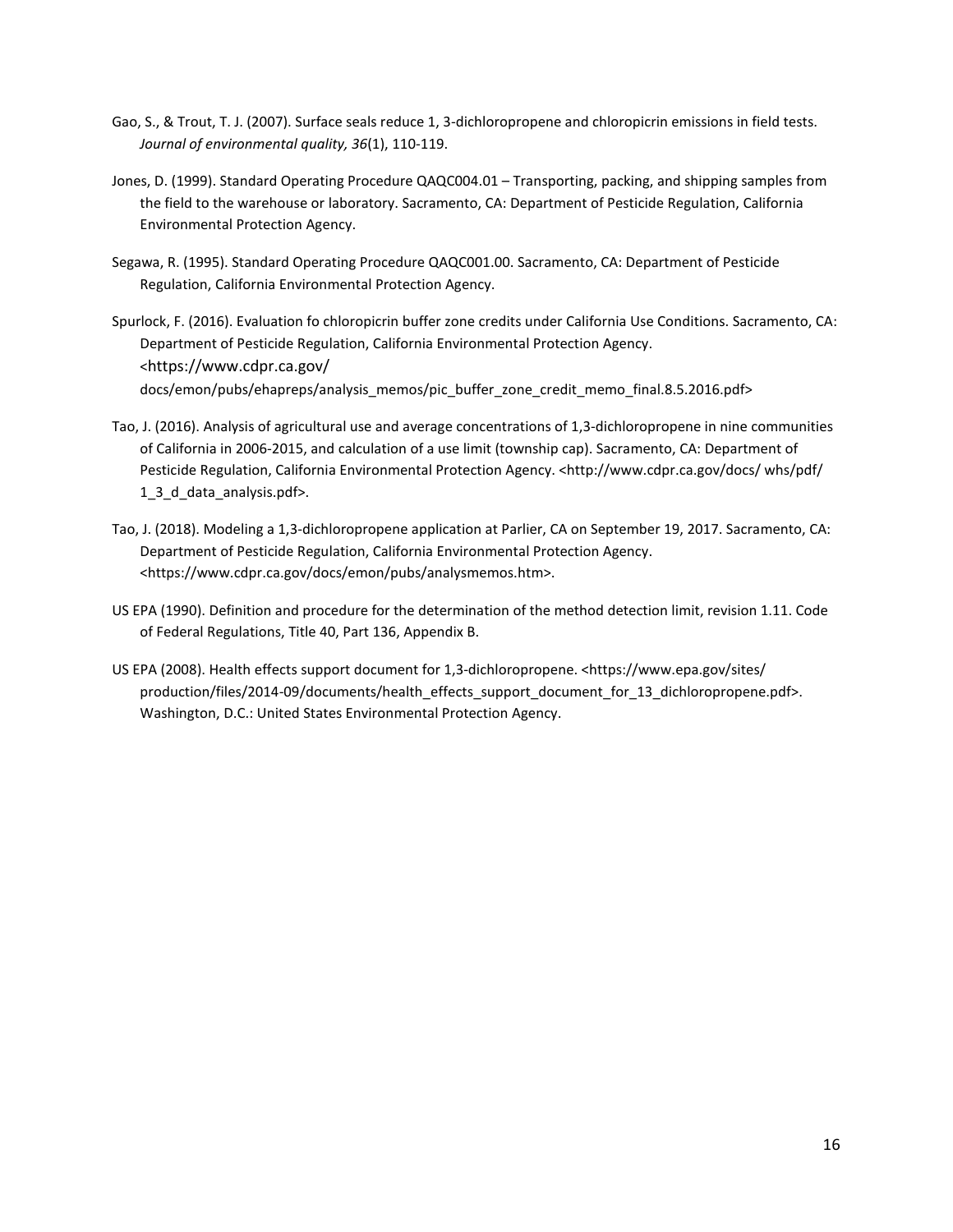# **Appendix A – Raw results for Delhi and Parlier**

|                   |        |           | total   |           |             |
|-------------------|--------|-----------|---------|-----------|-------------|
|                   | Sample | <b>RL</b> | $1,3-D$ | cis-1,3-D | trans-1,3-D |
| <b>Date Start</b> | No.    | (ppb)     | (ppb)   | (ppb)     | (ppb)       |
| 11/29/2016        | A001   | 0.01      | 0.633   | 0.319     | 0.314       |
| 12/5/2016         | A002   | 0.01      | 0.558   | 0.274     | 0.284       |
| 12/16/2016        | A003   | 0.01      | 0.049   | 0.025     | 0.024       |
| 12/22/2016        | A004   | 0.01      | 0.088   | 0.044     | 0.044       |
| 12/28/2016        | A006   | 0.01      | 0.057   | 0.027     | 0.030       |
| 1/5/2017          | A009   | 0.01      | 0.005   | 0.005     | 0.005       |
| 1/11/2017         | A010   | 0.01      | 0.005   | 0.005     | 0.005       |
| 1/17/2017         | A012   | 0.01      | 0.005   | 0.005     | 0.005       |
| 1/25/2017         | A013   | 0.01      | 0.005   | 0.005     | 0.005       |
| 1/30/2017         | A014   | 0.01      | 0.005   | 0.005     | 0.005       |
| 2/8/2017          | A016   | 0.01      | 0.066   | 0.037     | 0.029       |
| 2/13/2017         | A018   | 0.01      | 0.042   | 0.022     | 0.020       |
| 2/25/2017         | A019   | 0.01      | 0.021   | 0.010     | 0.011       |
| 3/2/2017          | A020   | 0.01      | 0.466   | 0.282     | 0.184       |
| 3/8/2017          | A021   | 0.01      | 0.783   | 0.432     | 0.351       |
| 3/16/2017         | A022   | 0.01      | 0.161   | 0.091     | 0.070       |
| 3/22/2017         | A025   | 0.01      | 0.053   | 0.028     | 0.025       |
| 3/26/2017         | A026   | 0.01      | 0.395   | 0.216     | 0.179       |
| 4/5/2017          | A027   | 0.01      | 1.064   | 0.532     | 0.532       |
| 4/14/2017         | A028   | 0.01      | 0.202   | 0.100     | 0.102       |
| 4/20/2017         | A029   | 0.01      | 0.278   | 0.155     | 0.123       |
| 4/24/2017         | A031   | 0.01      | 0.072   | 0.038     | 0.034       |
| 5/4/2017          | A033   | 0.01      | 0.113   | 0.056     | 0.057       |
| 5/12/2017         | A034   | 0.01      | 0.024   | 0.013     | 0.011       |
| 5/17/2017         | A035   | 0.01      | 0.149   | 0.104     | 0.045       |
| 5/22/2017         | A037   | 0.01      | 0.050   | 0.026     | 0.024       |
| 5/30/2017         | A039   | 0.01      | 0.005   | 0.005     | 0.005       |
| 6/8/2017          | A040   | 0.01      | 0.052   | 0.027     | 0.025       |
| 6/12/2017         | A043   | 0.01      | 0.034   | 0.023     | 0.011       |
| 6/22/2017         | A044   | 0.01      | 0.005   | 0.005     | 0.005       |
| 6/28/2017         | A045   | 0.01      | 0.005   | 0.005     | 0.005       |
| 7/6/2017          | A046   | 0.01      | 0.039   | 0.024     | 0.015       |
| 7/10/2017         | A049   | 0.01      | 0.005   | 0.005     | 0.005       |
| 7/21/2017         | A050   | 0.01      | 0.034   | 0.021     | 0.013       |
| 7/25/2017         | A051   | 0.01      | 0.031   | 0.014     | 0.017       |
| 8/3/2017          | A053   | 0.01      | 0.022   | 0.011     | 0.011       |
| 8/7/2017          | A054   | 0.01      | 0.005   | 0.005     | 0.005       |

**Table A-1.** Summary of primary air sample results from Delhi.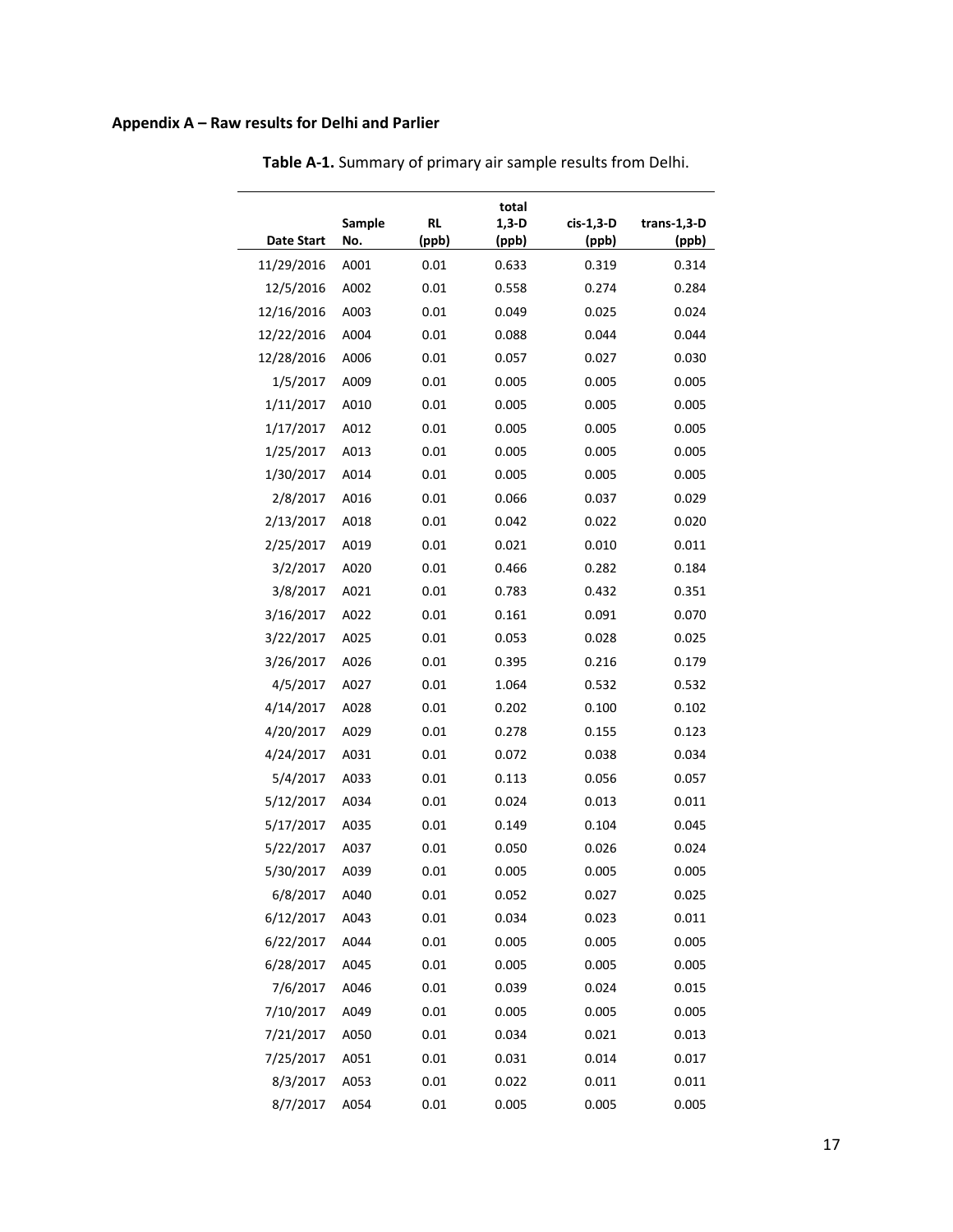| <b>Date Start</b> | Sample<br>No. | <b>RL</b><br>(ppb) | total<br>$1,3-D$<br>(ppb) | cis-1,3-D<br>(ppb) | $trans-1,3-D$<br>(ppb) |
|-------------------|---------------|--------------------|---------------------------|--------------------|------------------------|
| 8/18/2017         | A056          | 0.01               | 0.005                     | 0.005              | 0.005                  |
| 8/22/2017         | A057          | 0.01               | 0.005                     | 0.005              | 0.005                  |
| 8/31/2017         | A059          | 0.01               | 0.058                     | 0.034              | 0.024                  |
| 9/7/2017          | A061          | 0.01               | 0.092                     | 0.045              | 0.047                  |
| 9/15/2017         | A062          | 0.01               | 0.228                     | 0.122              | 0.106                  |
| 9/18/2017         | A063          | 0.01               | 0.066                     | 0.037              | 0.029                  |
| 9/27/2017         | A065          | 0.01               | 0.192                     | 0.084              | 0.108                  |
| 10/2/2017         | A066          | 0.01               | 0.005                     | 0.005              | 0.005                  |
| 10/13/2017        | A068          | 0.01               | 0.024                     | 0.013              | 0.011                  |
| 10/17/2017        | A069          | 0.01               | 0.098                     | 0.058              | 0.040                  |
| 10/25/2017        | A072          | 0.01               | 0.078                     | 0.046              | 0.032                  |
| 10/29/2017        | A073          | 0.01               | 0.082                     | 0.042              | 0.04                   |
| 11/8/2017         | A074          | 0.01               | 0.515                     | 0.292              | 0.223                  |
| 11/13/2017        | A076          | 0.01               | 0.087                     | 0.048              | 0.039                  |
| 11/17/2017        | A077          | 0.01               | 0.132                     | 0.080              | 0.052                  |
| 11/20/2017        | A078          | 0.01               | 0.323                     | 0.180              | 0.143                  |
| 11/26/2017        | A080          | 0.01               | 0.516                     | 0.239              | 0.277                  |
| 12/3/2017         | A081          | 0.01               | 0.116                     | 0.062              | 0.054                  |
| 12/11/2017        | A082          | 0.01               | 0.197                     | 0.090              | 0.107                  |
| 12/21/2017        | A084          | 0.01               | 0.043                     | 0.020              | 0.023                  |
| 12/25/2017        | A086          | 0.01               | 0.045                     | 0.019              | 0.026                  |
| 12/31/2017        | A087          | 0.01               | 0.037                     | 0.017              | 0.020                  |

**Table A-2.** Summary of primary air sample results from Parlier.

|            | Sample      | RL    | total<br>$1,3-D$ | cis-1,3-D | trans-1,3-D |
|------------|-------------|-------|------------------|-----------|-------------|
| Date Start | No.         | (ppb) | (ppb)            | (ppb)     | (ppb)       |
| 11/30/2016 | B001        | 0.01  | 0.711            | 0.344     | 0.367       |
| 12/7/2016  | B002        | 0.01  | 0.659            | 0.32      | 0.339       |
| 12/13/2016 | <b>B003</b> | 0.01  | 0.555            | 0.254     | 0.301       |
| 12/19/2016 | <b>B005</b> | 0.01  | 0.116            | 0.054     | 0.062       |
| 12/27/2016 | <b>B006</b> | 0.01  | 0.126            | 0.066     | 0.06        |
| 1/5/2017   | <b>B007</b> | 0.01  | 0.005            | 0.005     | 0.005       |
| 1/10/2017  | <b>B008</b> | 0.01  | 0.005            | 0.005     | 0.005       |
| 1/20/2017  | B010        | 0.01  | 0.005            | 0.005     | 0.005       |
| 1/24/2017  | B012        | 0.01  | 0.005            | 0.005     | 0.005       |
| 2/2/2017   | B014        | 0.01  | 0.406            | 0.285     | 0.121       |
| 2/11/2017  | B016        | 0.01  | 0.172            | 0.094     | 0.078       |
| 2/16/2017  | B017        | 0.01  | 0.139            | 0.079     | 0.06        |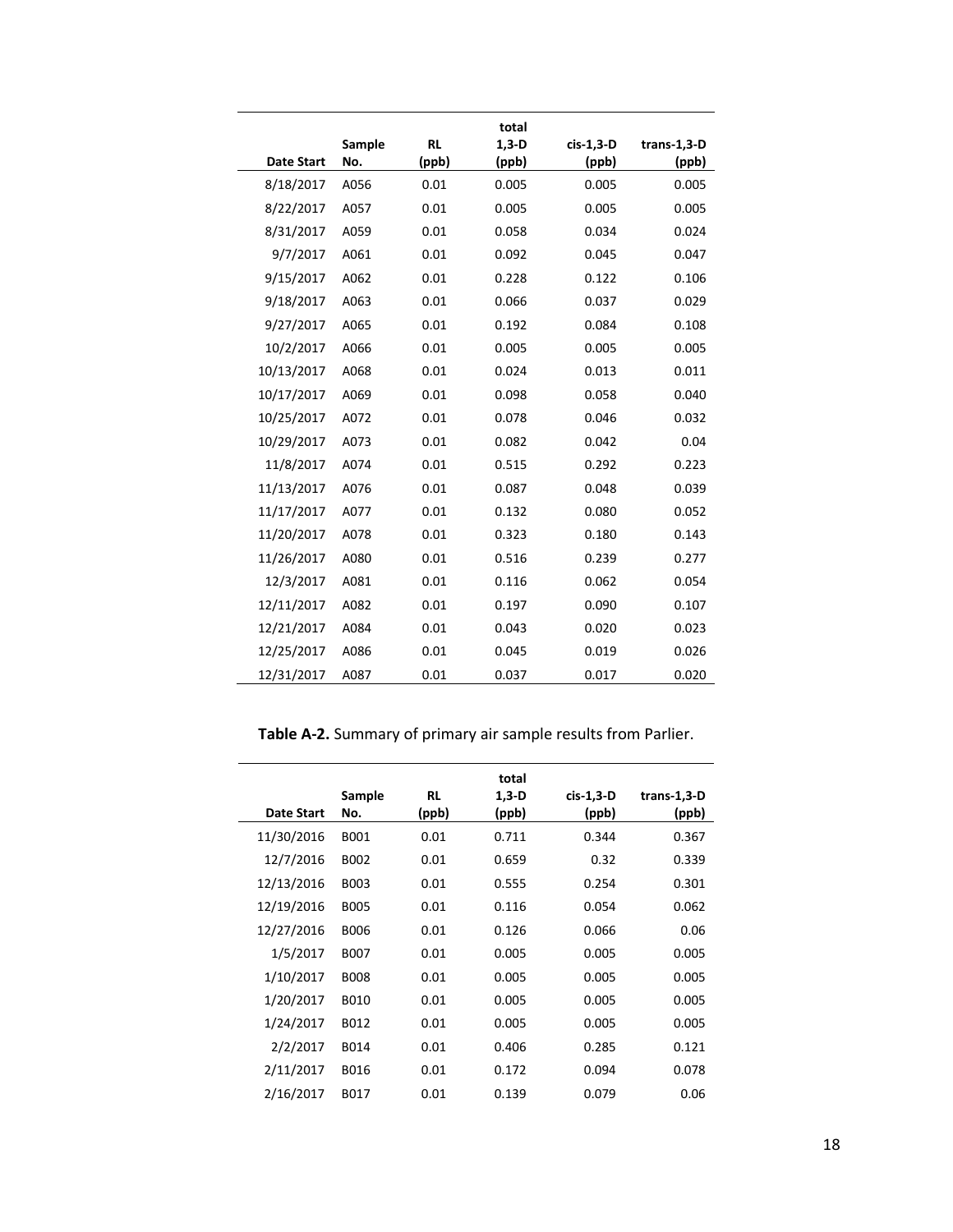| <b>Date Start</b>       | Sample<br>No.              | <b>RL</b><br>(ppb) | total<br>$1,3-D$<br>(ppb) | cis-1,3-D<br>(ppb) | trans-1,3-D<br>(ppb) |
|-------------------------|----------------------------|--------------------|---------------------------|--------------------|----------------------|
| 2/23/2017               | <b>B018</b>                | 0.01               | 0.103                     | 0.064              | 0.039                |
| 2/27/2017               | B019                       | 0.01               | 0.125                     | 0.069              | 0.056                |
| 3/6/2017                | B020                       | 0.01               | 0.782                     | 0.442              | 0.34                 |
| 3/15/2017               | B021                       | 0.01               | 0.432                     | 0.221              | 0.211                |
|                         |                            |                    |                           |                    |                      |
| 3/24/2017               | B022                       | 0.01               | 0.122                     | 0.071              | 0.051                |
| 3/27/2017               | B023                       | 0.01               | 0.119                     | 0.061              | 0.058                |
| 4/2/2017                | B024                       | 0.01               | 0.937                     | 0.545              | 0.392                |
| 4/11/2017               | B025                       | 0.01               | 0.725                     | 0.395              | 0.33                 |
| 4/18/2017               | B026                       | 0.01               | 0.981                     | 0.546              | 0.435                |
| 4/28/2017               | B027                       | 0.01               | 0.544                     | 0.271              | 0.273                |
| 5/3/2017                | B028                       | 0.01               | 0.457                     | 0.229              | 0.228                |
| 5/8/2017                | B029                       | 0.01               | 0.066                     | 0.032              | 0.034                |
| 5/19/2017               | <b>B30</b>                 | 0.01               | 0.156                     | 0.072              | 0.084                |
| 5/25/2017               | B031                       | 0.01               | 0.005                     | 0.005              | 0.005                |
| 5/30/2017               | B032                       | 0.01               | 0.005                     | 0.005              | 0.005                |
| 6/8/2017                | B033                       | 0.01               | 0.005                     | 0.005              | 0.005                |
| 6/13/2017               | B034                       | 0.01               | 0.005                     | 0.005              | 0.005                |
| 6/20/2017               | B035                       | 0.01               | 0.005                     | 0.005              | 0.005                |
| 6/30/2017               | <b>B036</b>                | 0.01               | 0.005                     | 0.005              | 0.005                |
| 7/2/2017                | B037                       | 0.01               | 0.005                     | 0.005              | 0.005                |
| 7/11/2017               | <b>B038</b>                | 0.01               | 0.005                     | 0.005              | 0.005                |
| 7/16/2017               | B039                       | 0.01               | 0.163                     | 0.083              | 0.08                 |
| 7/26/2017               | <b>B040</b>                | 0.01               | 0.005                     | 0.005              | 0.005                |
| 7/31/2017               | B041                       | 0.01               | 0.005                     | 0.005              | 0.005                |
| 8/8/2017                | B042                       | 0.01               | 0.005                     | 0.005              | 0.005                |
| 8/13/2017               | B043                       | 0.01               | 0.005                     | 0.005              | 0.005                |
| 8/24/2017               | B044                       | 0.01               | 0.05                      | 0.026              | 0.024                |
| 8/28/2017               | B045                       | 0.01               | 1.298                     | 0.824              | 0.474                |
| 9/7/2017                | <b>B046</b>                | 0.01               | 0.005                     | 0.005              | 0.005                |
| 9/10/2017               | B049                       | 0.01               | 0.107                     | 0.048              | 0.059                |
| 9/19/2017               | B048                       | 0.01               | 15.96                     | 9.23               | 6.73                 |
| 9/25/2017               | B049                       | 0.01               | 1.496                     | 0.657              | 0.839                |
| 10/3/2017               | <b>B050</b>                | 0.01               | 0.217                     | 0.113              | 0.104                |
| 10/11/2017              | B051                       | 0.01               | 0.128                     | 0.065              | 0.063                |
| 10/16/2017              | B052                       | $0.01\,$           | 0.149                     | 0.083              | 0.066                |
| 10/24/2017              |                            | 0.01               | 0.307                     | 0.178              | 0.129                |
|                         |                            |                    |                           |                    |                      |
|                         | B053                       | 0.01               | 0.167                     | 0.092              |                      |
| 10/30/2017              | B054                       |                    |                           |                    | 0.075                |
| 11/6/2017<br>11/16/2017 | <b>B055</b><br><b>B056</b> | 0.01<br>0.01       | 0.057<br>0.334            | 0.031<br>0.216     | 0.026<br>0.118       |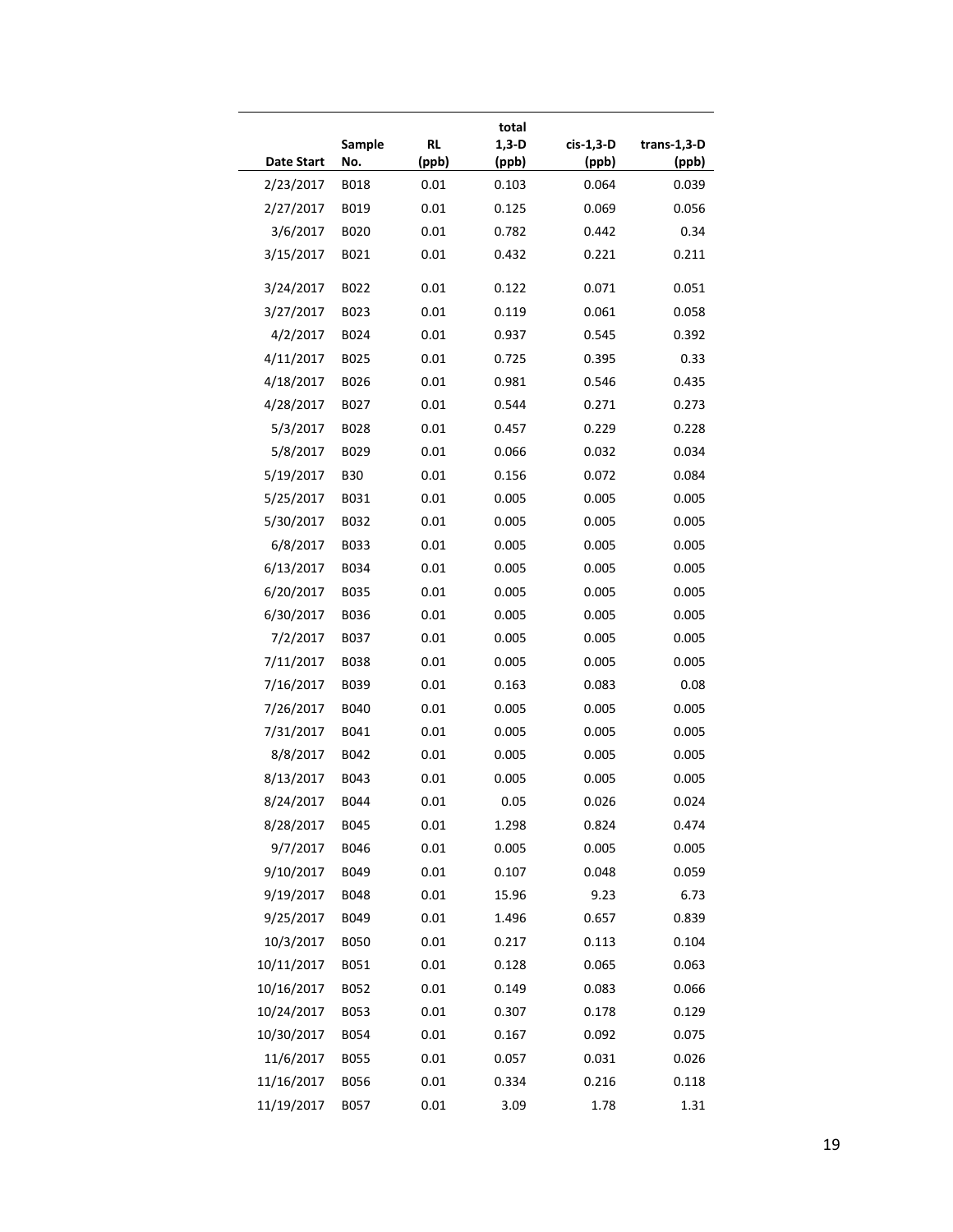|            |               |             | total            |                    |                      |
|------------|---------------|-------------|------------------|--------------------|----------------------|
| Date Start | Sample<br>No. | RL<br>(ppb) | $1,3-D$<br>(ppb) | cis-1,3-D<br>(ppb) | trans-1,3-D<br>(ppb) |
| 12/1/2017  | <b>B058</b>   | 0.01        | 1.496            | 0.900              | 0.596                |
| 12/5/2017  | <b>B059</b>   | 0.01        | 0.251            | 0.132              | 0.119                |
| 12/14/2017 | <b>B060</b>   | 0.01        | 0.161            | 0.078              | 0.083                |
| 12/19/2017 | B061          | 0.01        | 0.176            | 0.08               | 0.096                |
| 12/26/2017 | B062          | 0.01        | 0.064            | 0.031              | 0.033                |

**Table A-3.** Summary of co-located sample results.

| Site    | <b>Date Start</b> | Sample<br>No. | Sample Type           | RL<br>(ppb) | total<br>$1,3-D$<br>(ppb) | cis-<br>1,3-D<br>(ppb) | trans-<br>$1,3-D$<br>(ppb) | Mean<br><b>Difference</b><br>$(\%)$ |
|---------|-------------------|---------------|-----------------------|-------------|---------------------------|------------------------|----------------------------|-------------------------------------|
| Delhi   | 12/28/2016        | A006          | Primary - Regulator   | 0.01        | 0.057                     | 0.027                  | 0.03                       | 6.90%                               |
| Delhi   | 12/28/2016        | A008          | Duplicate - Regulator | 0.01        | 0.056                     | 0.028                  | 0.028                      |                                     |
| Parlier | 1/10/2017         | <b>B008</b>   | Primary - Regulator   | 0.01        | 0.005                     | 0.005                  | 0.005                      | $N/A$ <sup>#</sup>                  |
| Parlier | 1/10/2017         | B009          | Duplicate - Regulator | $0.01\,$    | 0.005                     | 0.005                  | 0.005                      |                                     |
| Parlier | 1/24/2017         | B012          | Primary - Xonteck     | 0.01        | 0.005                     | 0.005                  | 0.005                      | $N/A$ <sup>#</sup>                  |
| Parlier | 1/24/2017         | B011          | Duplicate - Regulator | 0.01        | 0.005                     | 0.005                  | 0.005                      |                                     |
| Delhi   | 1/30/2017         | A014          | Primary - Xonteck     | 0.01        | 0.005                     | 0.005                  | 0.005                      | $N/A$ <sup>#</sup>                  |
| Delhi   | 1/30/2017         | A015          | Duplicate - Regulator | 0.01        | 0.005                     | 0.005                  | 0.005                      |                                     |
| Parlier | 2/2/2017          | B014          | Primary - Xonteck     | 0.01        | 0.406                     | 0.285                  | 0.121                      | 10.91%                              |
| Parlier | 2/2/2017          | B013          | Duplicate - Regulator | 0.01        | 0.364                     | 0.259                  | 0.105                      |                                     |
| Delhi   | 2/8/2017          | A016          | Primary - Xonteck     | 0.01        | 0.066                     | 0.037                  | 0.029                      | 6.25%                               |
| Delhi   | 2/8/2017          | A017          | Duplicate - Regulator | 0.01        | 0.062                     | 0.034                  | 0.028                      |                                     |
| Parlier | 2/11/2017         | <b>B016</b>   | Primary - Xonteck     | 0.01        | 0.172                     | 0.094                  | 0.078                      | 7.23%                               |
| Parlier | 2/11/2017         | B015          | Duplicate - Regulator | 0.01        | 0.160                     | 0.087                  | 0.073                      |                                     |
| Delhi   | 3/22/2017         | A025          | Primary - Xonteck     | 0.01        | 0.053                     | 0.028                  | 0.025                      | 9.01%                               |
| Delhi   | 3/22/2017         | A024          | Duplicate - Regulator | 0.01        | 0.058                     | 0.024                  | 0.034                      |                                     |
| Delhi   | 4/14/2017         | A028          | Primary - Xonteck     | 0.01        | 0.202                     | $0.1\,$                | 0.102                      | 34.09%                              |
| Delhi   | 4/14/2017         | A029          | Duplicate - Regulator | 0.01        | 0.285                     | 0.122                  | 0.163                      |                                     |
| Delhi   | 4/24/2017         | A031          | Primary - Xonteck     | 0.01        | 0.072                     | 0.038                  | 0.034                      | 28.57%                              |
| Delhi   | 4/24/2017         | A032          | Duplicate - Regulator | 0.01        | 0.096                     | 0.047                  | 0.049                      |                                     |
| Delhi   | 5/22/2017         | A037          | Primary - Xonteck     | 0.01        | 0.050                     | 0.026                  | 0.024                      | 53.16%                              |
| Delhi   | 5/22/2017         | A038          | Duplicate - Regulator | 0.01        | 0.029                     | 0.013                  | 0.016                      |                                     |
| Delhi   | 8/3/2017          | A052          | Primary - Xonteck     | 0.01        | 0.005                     | 0.005                  | 0.005                      | $N/A$ <sup>#</sup>                  |
| Delhi   | 8/3/2017          | A053          | Duplicate - Regulator | 0.01        | 0.022                     | 0.011                  | 0.011                      |                                     |
| Delhi   | 8/22/2017         | A057          | Primary - Xonteck     | 0.01        | 0.005                     | 0.005                  | 0.005                      | $N/A$ <sup>#</sup>                  |
| Delhi   | 8/22/2017         | A058          | Duplicate - Regulator | 0.01        | 0.005                     | 0.005                  | 0.005                      |                                     |
| Delhi   | 10/2/2017         | A066          | Primary - Xonteck     | 0.01        | 0.005                     | 0.005                  | 0.005                      | $N/A$ <sup>#</sup>                  |
| Delhi   | 10/2/2017         | A067          | Duplicate - Regulator | 0.01        | 0.005                     | 0.005                  | 0.005                      |                                     |
| Delhi   | 10/17/2017        | A069          | Primary - Xonteck     | 0.01        | 0.098                     | 0.058                  | 0.04                       | 9.63%                               |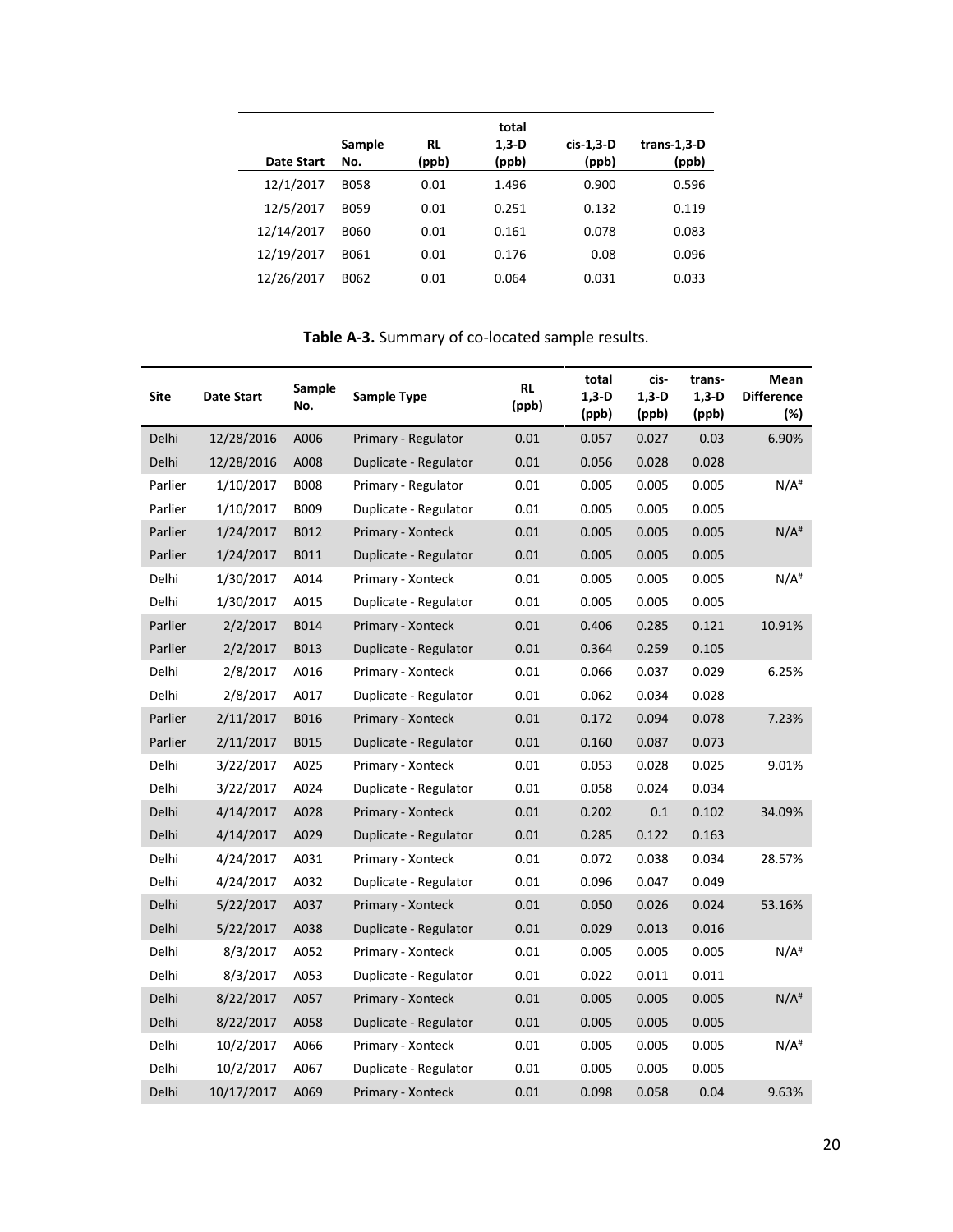| <b>Delhi</b> | 10/17/2017 | A070 | Duplicate - Regulator | 0.01 | 0.089 | 0.055 | 0.034 |        |
|--------------|------------|------|-----------------------|------|-------|-------|-------|--------|
| Delhi        | 11/8/2017  | A074 | Primary - Xonteck     | 0.01 | 0.515 | 0.292 | 0.223 | 2.49%  |
| Delhi        | 11/8/2017  | A075 | Duplicate - Regulator | 0.01 | 0.528 | 0.298 | 0.23  |        |
| Delhi        | 11/20/2017 | A078 | Primary - Xonteck     | 0.01 | 0.323 | 0.18  | 0.143 | 80.87% |
| Delhi        | 11/20/2017 | A079 | Duplicate - Regulator | 0.01 | 0.137 | 0.074 | 0.063 |        |
| Delhi        | 12/11/2017 | A082 | Primary - Xonteck     | 0.01 | 0.197 | 0.09  | 0.107 | 5.43%  |
| Delhi        | 12/11/2017 | A083 | Duplicate - Regulator | 0.01 | 0.208 | 0.092 | 0.116 |        |

# Co-located pairs measuring below RL are not used in quantifiable comparisons.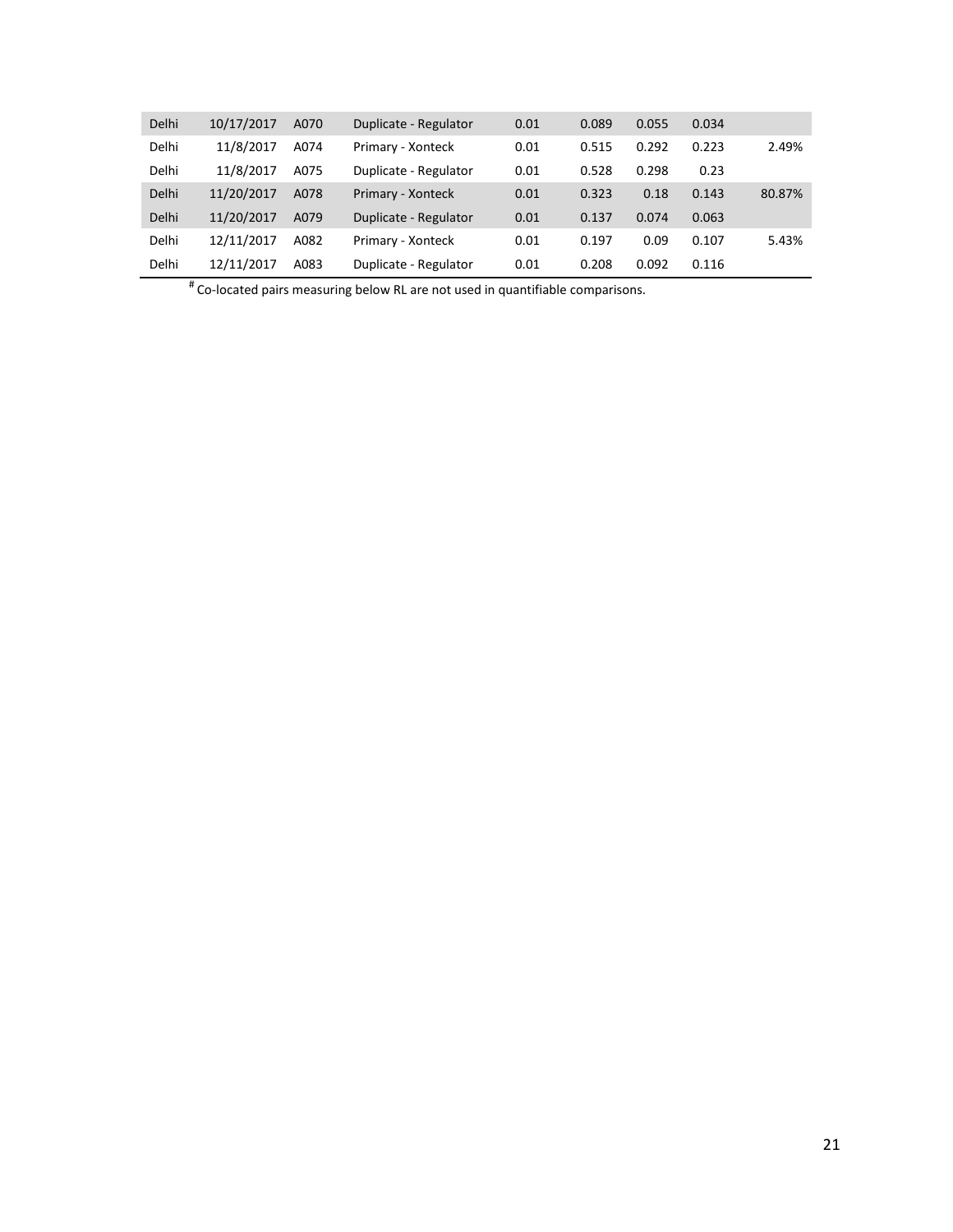| <b>Analysis</b><br>date | cis-1,3-D<br>recovery (%) | trans-1,3- $D$<br>recovery (%) | Sample<br>type |
|-------------------------|---------------------------|--------------------------------|----------------|
| 12/5/2016               | <b>ND</b>                 | <b>ND</b>                      | lab blank      |
| 12/28/2016              | <b>ND</b>                 | <b>ND</b>                      | lab blank      |
| 1/6/2017                | <b>ND</b>                 | <b>ND</b>                      | lab blank      |
| 1/24/2017               | <b>ND</b>                 | <b>ND</b>                      | lab blank      |
| 2/3/2017                | <b>ND</b>                 | <b>ND</b>                      | lab blank      |
| 2/16/2017               | <b>ND</b>                 | ND                             | lab blank      |
| 2/17/2017               | <b>ND</b>                 | <b>ND</b>                      | lab blank      |
| 3/2/2017                | <b>ND</b>                 | <b>ND</b>                      | lab blank      |
| 3/14/2017               | <b>ND</b>                 | <b>ND</b>                      | lab blank      |
| 4/3/2017                | <b>ND</b>                 | ND                             | lab blank      |
| 4/11/2017               | <b>ND</b>                 | <b>ND</b>                      | lab blank      |
| 6/2/2017                | <b>ND</b>                 | <b>ND</b>                      | lab blank      |
| 6/8/2017                | <b>ND</b>                 | <b>ND</b>                      | lab blank      |
| 6/22/2017               | <b>ND</b>                 | ND                             | lab blank      |
| 6/27/2017               | <b>ND</b>                 | <b>ND</b>                      | lab blank      |
| 7/17/2017               | <b>ND</b>                 | <b>ND</b>                      | lab blank      |
| 7/27/2017               | <b>ND</b>                 | <b>ND</b>                      | lab blank      |
| 8/9/2017                | <b>ND</b>                 | ND                             | lab blank      |
| 8/28/2017               | <b>ND</b>                 | <b>ND</b>                      | lab blank      |
| 9/8/2017                | <b>ND</b>                 | <b>ND</b>                      | lab blank      |
| 9/27/2017               | <b>ND</b>                 | <b>ND</b>                      | lab blank      |
| 10/5/2017               | <b>ND</b>                 | ND                             | lab blank      |
| 10/19/2017              | <b>ND</b>                 | <b>ND</b>                      | lab blank      |
| 11/9/2017               | <b>ND</b>                 | <b>ND</b>                      | lab blank      |
| 11/13/2017              | <b>ND</b>                 | <b>ND</b>                      | lab blank      |
| 12/4/2017               | <b>ND</b>                 | <b>ND</b>                      | lab blank      |
| 12/15/2017              | <b>ND</b>                 | <b>ND</b>                      | lab blank      |
| 12/29/2017              | <b>ND</b>                 | <b>ND</b>                      | lab blank      |
| 1/11/2018               | <b>ND</b>                 | <b>ND</b>                      | lab blank      |
| 12/5/2016               | 101.0%                    | 105.0%                         | lab spike      |
| 12/28/2016              | 99.3%                     | 103.0%                         | lab spike      |
| 1/6/2017                | 91.3%                     | 97.3%                          | lab spike      |
| 1/24/2017               | 91.3%                     | 102.7%                         | lab spike      |
| 2/3/2017                | 101.0%                    | 101.0%                         | lab spike      |
| 2/16/2017               | 100.0%                    | 99.3%                          | lab spike      |
| 2/17/2017               | 99.3%                     | 97.3%                          | lab spike      |
| 3/2/2017                | 90.0%                     | 82.7%                          | lab spike      |
| 3/14/2017               | 98.7%                     | 101.0%                         | lab spike      |
| 4/3/2017                | 97.3%                     | 90.0%                          | lab spike      |

**Table A-4.** Recovery rates from laboratory quality control samples.